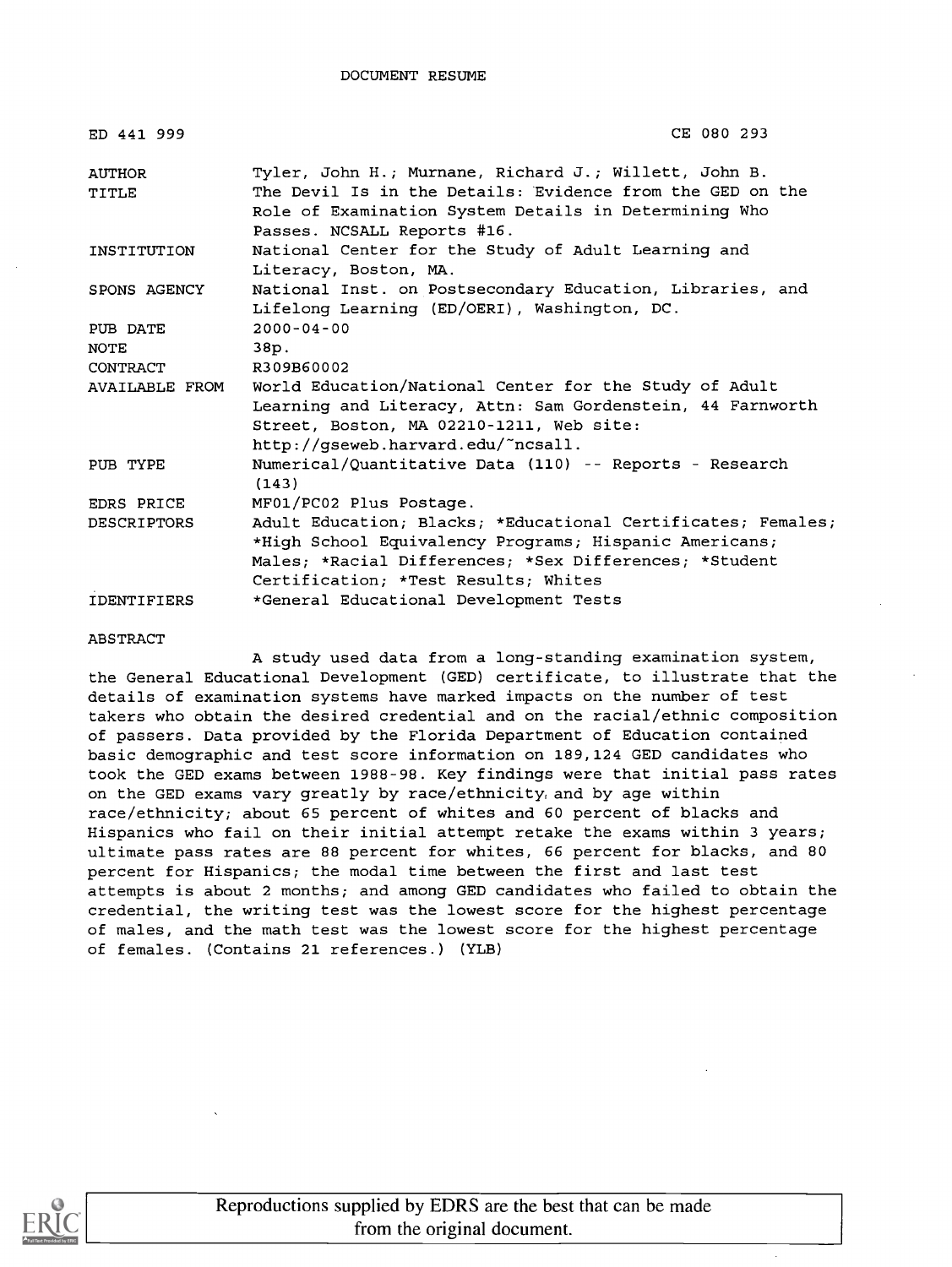

ED 441 999

 $\circ$  $\mathbf{a}$ 

# National Center for the Study of Adult Learning and Literacy

### THE DEVIL IS IN THE DETAILS: Evidence from the GED on the Role of Examination System Details in Determining Who Passes

by

John H. Tyler Brown University

Richard J. Murnane Harvard University Graduate School of Education and NBER\*

> John B. Willett Harvard University Graduate School of Education

U.S. DEPARTMENT OF EDUCATION Office of Educational Research and Improvement EDUCATIONAL RESOURCES INFORMATION

- CENTER (ERIC) This document has been reproduced as received from the person or organization originating it,
- Minor changes have been made to improve reproduction quality.

Points of view or opinions stated in this document do not necessarily represent official OERI ousition or policy.

# BEST COPY AVAILABLE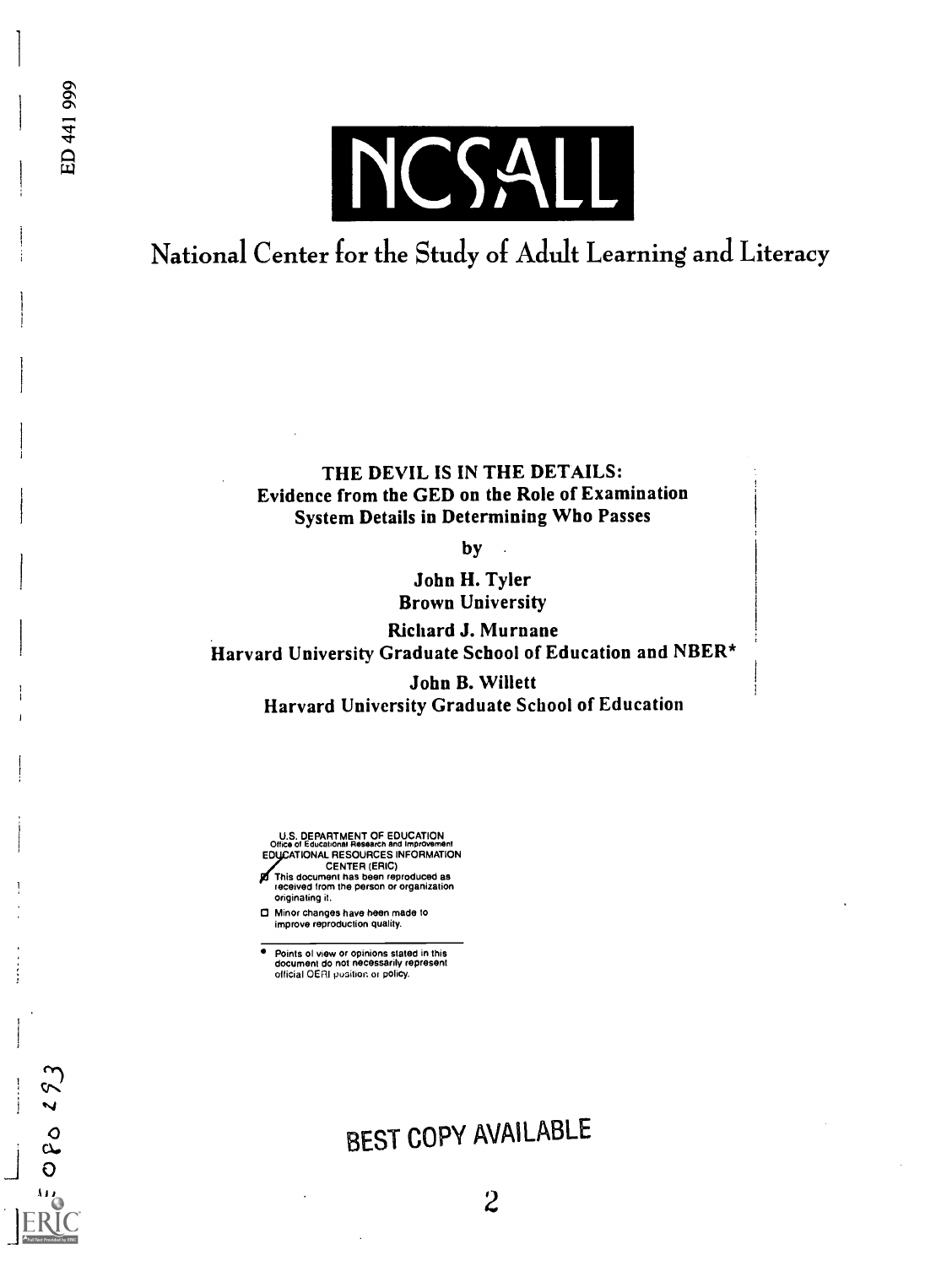U.S. Department of Education

Research at work for you

The National Center for the Study of Adult Learning and Literacy (NCSALL) is a collaborative effort between the Harvard Graduate School of Education and World Education. The University of Tennessee, Portland State University, and Rutgers University are NCSALL's partners. NCSALL is funded by the Educational Research and Development Centers Program, Award Number R309B60002. as administered by the Office of Educational Research and Improvement / National Institute of Postsecondary Education, Libraries, and Lifelong Learning, U.S. Department of Education.

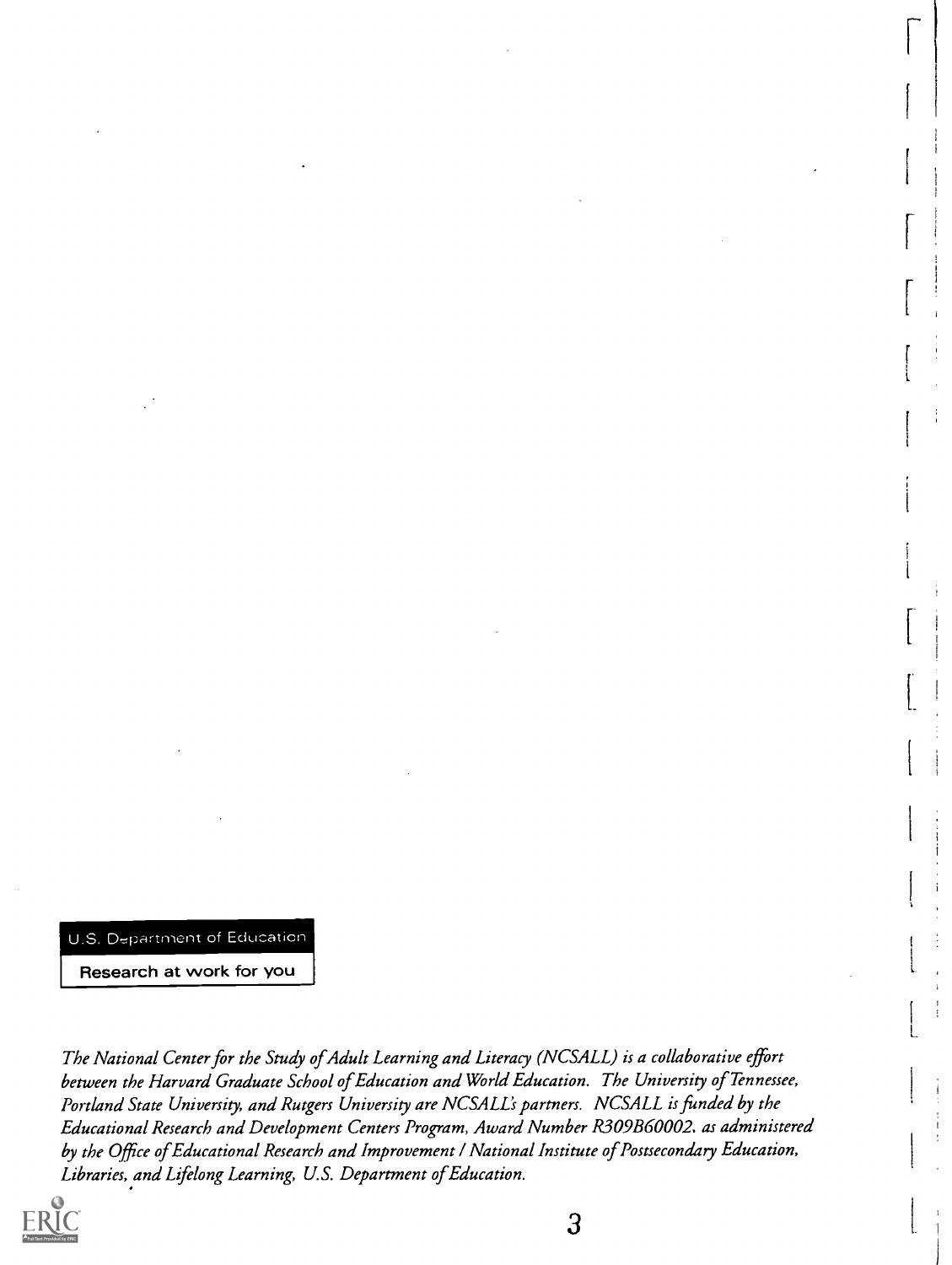## THE DEVIL IS IN THE DETAILS: Evidence from the GED on the Role of Examination System Details in Determining Who Passes

by

John H. Tyler Brown University

Richard J. Murnane Harvard University Graduate School of Education and NBER\*

John B. Willett Harvard University Graduate School of Education

#### NCSALL Reports #16 April 2000

The National Center for the Study of Adult Learning and Literacy Harvard Graduate School of Education 101 Nichols House, Appian Way Cambridge, MA 02138

National Bureau of Economic Research

We gratefully acknowledge the research support provided by the National Center for the Study of Adult Learning and Literacy (NCSALL). Work supported by NCSALL was supported under the Educational Research and Development Centers Program, Award Number R309B60002, as administered by the Office of Educational Research and Improvement/National Institute on Postsecondary Education, Libraries, and Lifelong Learning, U.S. Department of Education. The contents do not necessarily represent the positions or policies of National Institute on Postsecondary Education, Libraries, and Lifelong Learning, U.S. Department of Education, and you should not assume endorsement by the Federal Government.



4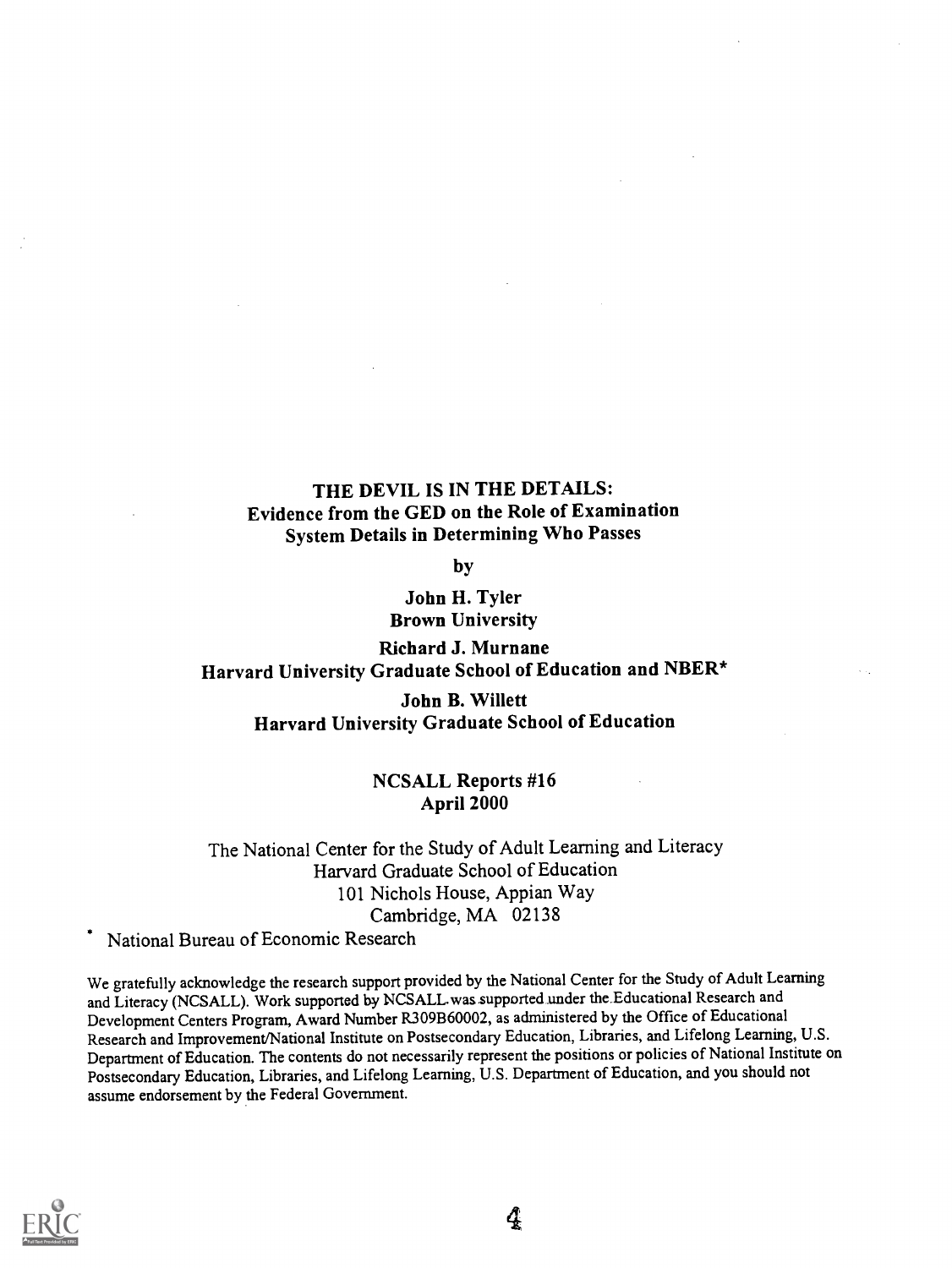$\ddot{\phantom{a}}$ 

# Table of Contents

| V. Which Tests Prove to be the Highest Hurdles for GED Candidates?21 |
|----------------------------------------------------------------------|
|                                                                      |
|                                                                      |

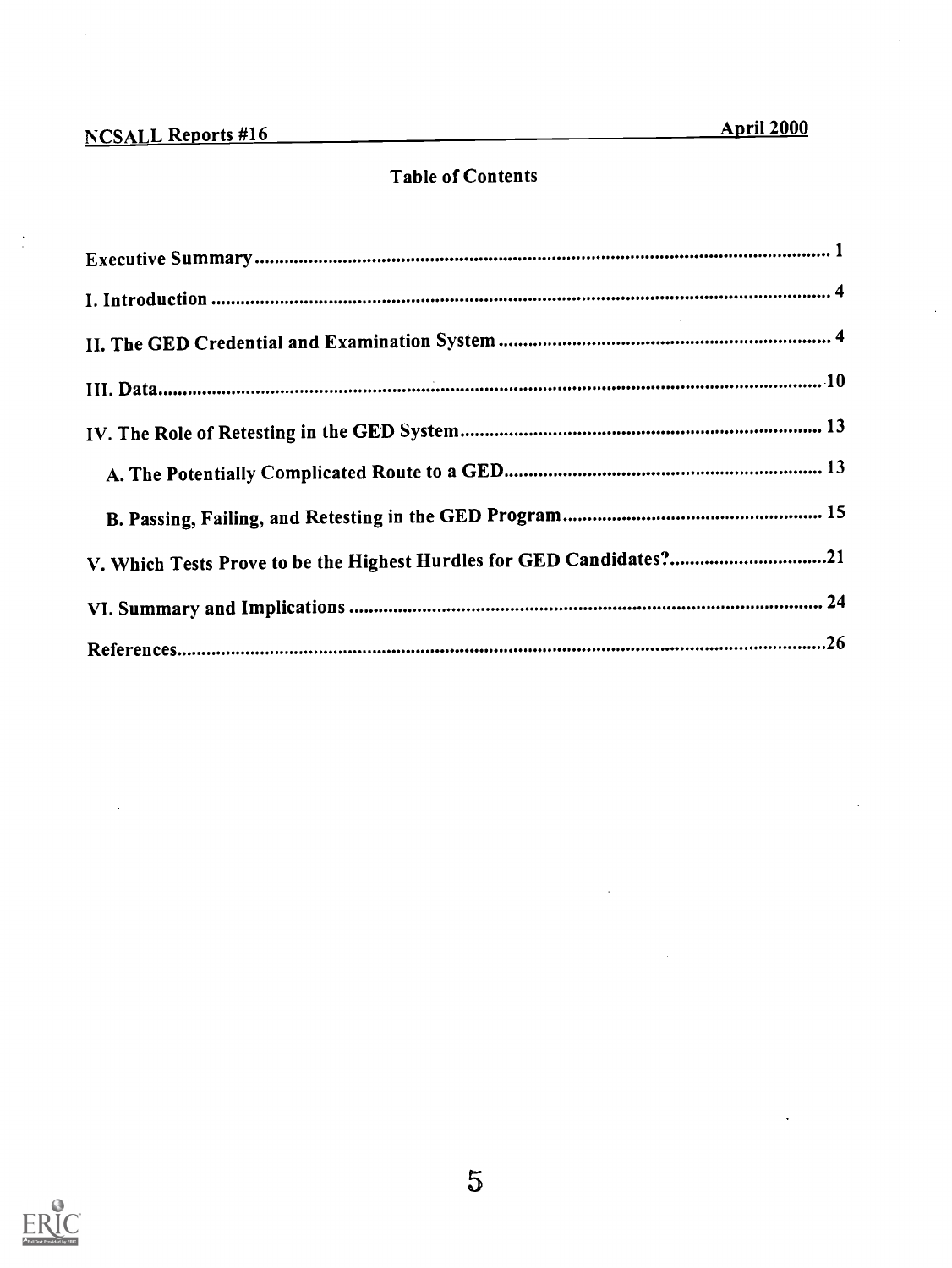#### Executive Summary

As part of standards-based educational reform efforts, more than 40 states will soon require students to achieve passing scores on standardized exams in order to obtain a high school diploma. Currently, many states struggle with the design of their examination systems, debating such questions as the number of subjects to be tested and the rules regarding opportunities for students to re-take the examinations. There is, however, little systematic information on the impact alternative options would have on the number of students who will meet the standards for a high school diploma. Nor is much known about whether particular design options will have greater impacts on some students, such as students of color, than on other students.

In this paper we use data from a long-standing examination system, the General Educational Development (GED) certificate, to illustrate that the details of examination systems have marked impacts not only on the number of test takers who obtain the desired credential, but also on the racial/ethnic composition of passers. While the examination systems currently in place or being studied in K-12 systems across the nation are relatively new, the GED testing system has been in place since the 1940s. The stability and acceptance of this national examination system make it a unique and important vehicle for studying how the details of an examination system matter in who and how many ultimately pass.

In this study we use detailed data provided by the Florida Department of Education that contain basic demographic and test score information on 189,124 GED candidates who took the GED exams between 1988 and 1998. In these data we have information on the test scores of the first and the most recent tests in all five GED subject areas, allowing us a unique view of the testing history of these GED candidates.

Using these data, several key findings emerge. First we find that initial pass rates on the GED exams vary greatly by race/ethnicity and by age within race/ethnicity. About 77 percent of white GED candidates (of all ages) pass on the first attempt, while only 66 and 46 percent of Hispanic and black (respectively) candidates pass on their first attempt. Among white and Hispanic candidates, the lowest initial pass rates occur among candidates who are age 19-21 years when they take the tests, and the highest pass rates are for candidates who are thirty and older. However, among black GED candidates, the highest pass rates are among the youngest candidates, those who were 16-18 when they took the tests, and the lowest initial pass rates were among those who were age thirty and over. We found no substantial gender differences in initial pass rates.



6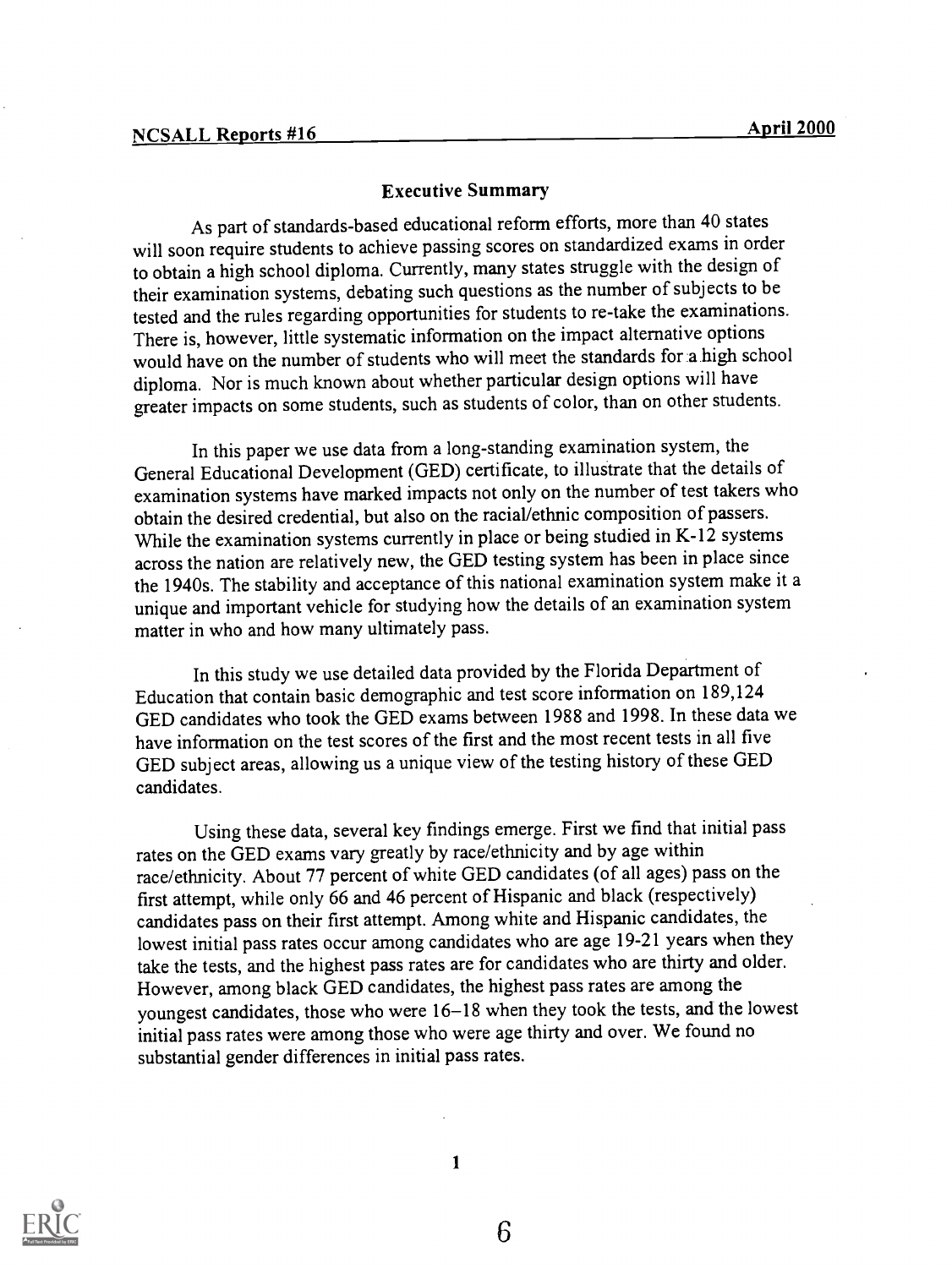In the GED system, candidates who fail the GED exams may retake the tests. (Different states have different guidelines regarding the timing of test retakes.) We find that about 65 percent of whites who fail on their initial attempt, retake the exams within three years, while about 60 percent of blacks and Hispanics retake the test. For all groups, younger candidates tend to retake the exams at higher rates than older candidates. Particularly notable is that while black GED candidates had initial pass rates that were 30 percentage points lower than white initial pass rates, there is only about a ten percentage point difference in the pass rates among retakers (7.1 percent for whites versus 60 percent for blacks). Also, Hispanics who retake the exams have pass rates that equal those of the white retakers. The ultimate pass rates in our data for all GED candidates is 88 percent for whites, 66 percent for blacks, and 80 percent for Hispanics. Again, we find no substantial gender differences in ultimate pass rates.

Our examinations of the time between test attempts show that the modal time between the first and the last attempt to be about two months. (About 20 percent of those who retake do so within two months.) It has been suggested to us by GED officials in Florida that it takes about two months for GED exams to be scored, recorded, and the results to be sent out. This suggests that many GED candidates in Florida who fail on their first attempt may be retaking the test with little additional preparation. Our results are only suggestive, however, and more work with more appropriate data is needed to determine how initial failure on the exams may affect further human capital formation among GED candidates.

We also find that among GED candidates who failed to obtain the credential, the writing test was the lowest score for the highest percentage of males, and the math test was the lowest score for the highest percentage of failing females. Slightly higher percentages of Hispanics had lowest scores on the reading portion of the test, relative to white and black candidates.

It is clear from this work that the ability to retake the GED exams is an important feature for a non-trivial portion of GED candidates. It is also clear that the ability to retake is relatively more important for black and Hispanic candidates than it is for white candidates. Without the ability to retake, and assuming no changes in preparation or the pool of testers, the black-white pass rate gap would be over 30 percentage points instead of 22 points. This suggests that providing individuals the opportunity to retry upon failing is an important provision if one goal of an examination system is diversity in the pool of individuals who "pass."

The relatively high percentage of candidates who fail the exams and then retake shortly thereafter is a bit troubling. It is at least suggestive that for some portion of GED candidates, little human capital is being built between attempts. We

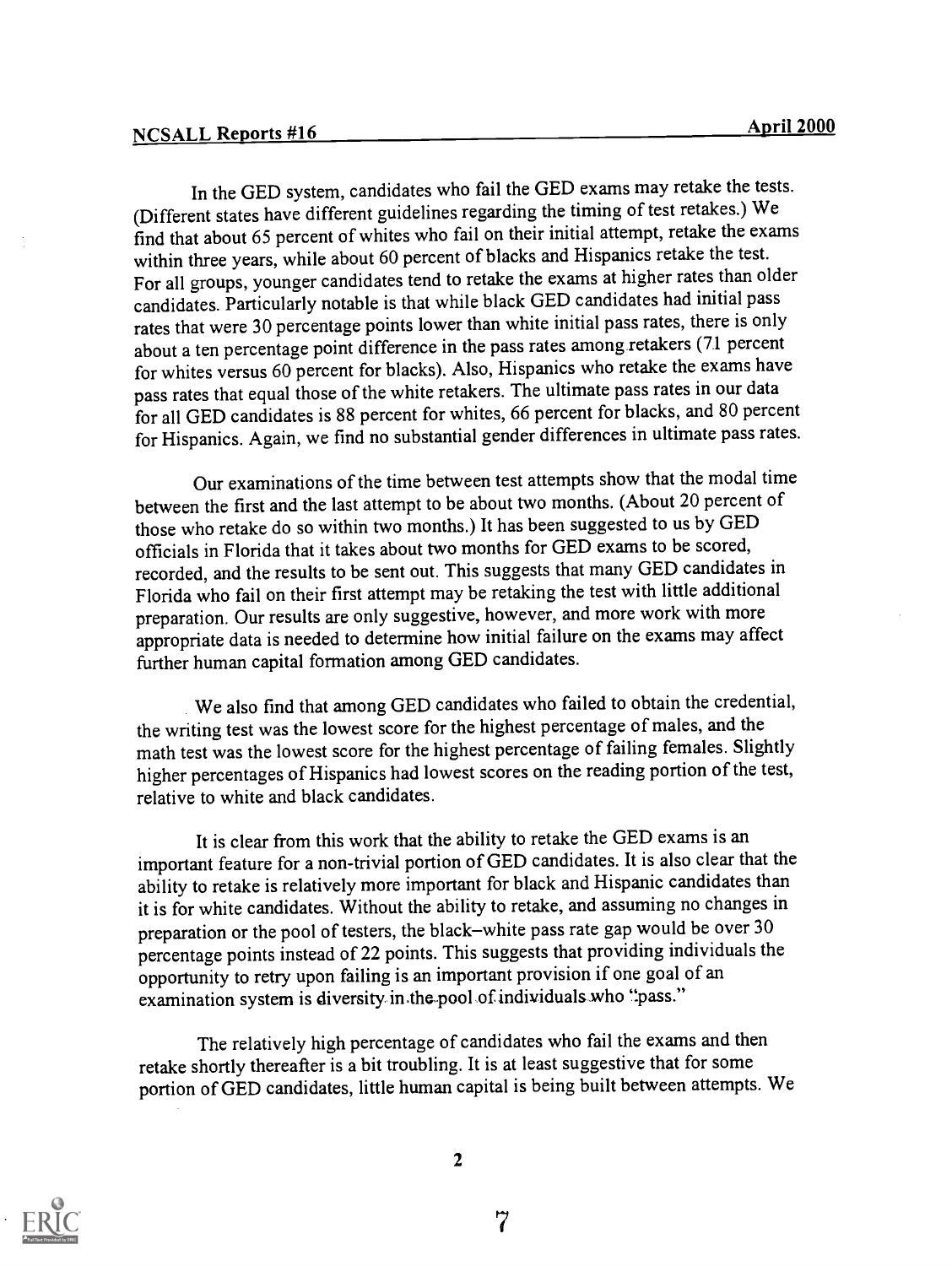do note, however, that our findings show that about 80 percent of those who fail on first attempt take longer than two months before they retake the tests, and there may be substantial human capital development for these individuals. The policy recommendations from these particular results are not clear. During the period covered by our study, there was no time constraint on time-to-retest for the second attempt in Florida. Requiring a six-month waiting period between first and second attempt, as some states do, might induce more human capital formation among individuals whose skills prevented them from passing on first attempt. However, such a policy might also be a hardship for individuals who need the GED for timely admission to training, jobs, or post-secondary education.

The age differences on initial pass rates suggest that GED preparation programs are most important for young individuals who have been out of school for two to four years and for black candidates who are age thirty or over. What is not clear from our research are the reasons why individuals who were 19-21 when they initially took the tests consistently passed at lower rates than individuals who were 16-18 when they took the tests. It could be that the older candidate group is composed of individuals who leave school with lower levels of skills than individuals who tend to test sooner after leaving school. Or, it could be that the two groups left school with the same types of skills, but that the skills of the 19-21 yearold group have eroded relative to the skills of the younger group. Understanding these mechanisms is important, because, given the answer, different types of GED preparation programs may be more or less effective in helping students of different ages pass the exams.

Finally, our finding that the math test posed the most difficult barrier for female candidates, while the writing test was the primary barrier to a GED for males, replicates gender differences that have been found in other settings. This finding should reinforce to GED teachers, however, the importance of targeted instruction as they attempt to help individuals obtain the GED credential. It also points out that careful consideration should be given as to how different subject areas might be weighted in any given examination system.

Overall, our research points to the importance that should be given to the details that are associated with high stakes testing systems currently being planned or implemented by many state K-12 systems. Specifically, our examination of the GED examination system in Florida-indicates that deeisions-regarding retesting opportunities and guidelines, as well as the weights that will be given to different subject areas, will have implications for both aggregate pass rates and the composition of those who successfully meet the standard.



3

8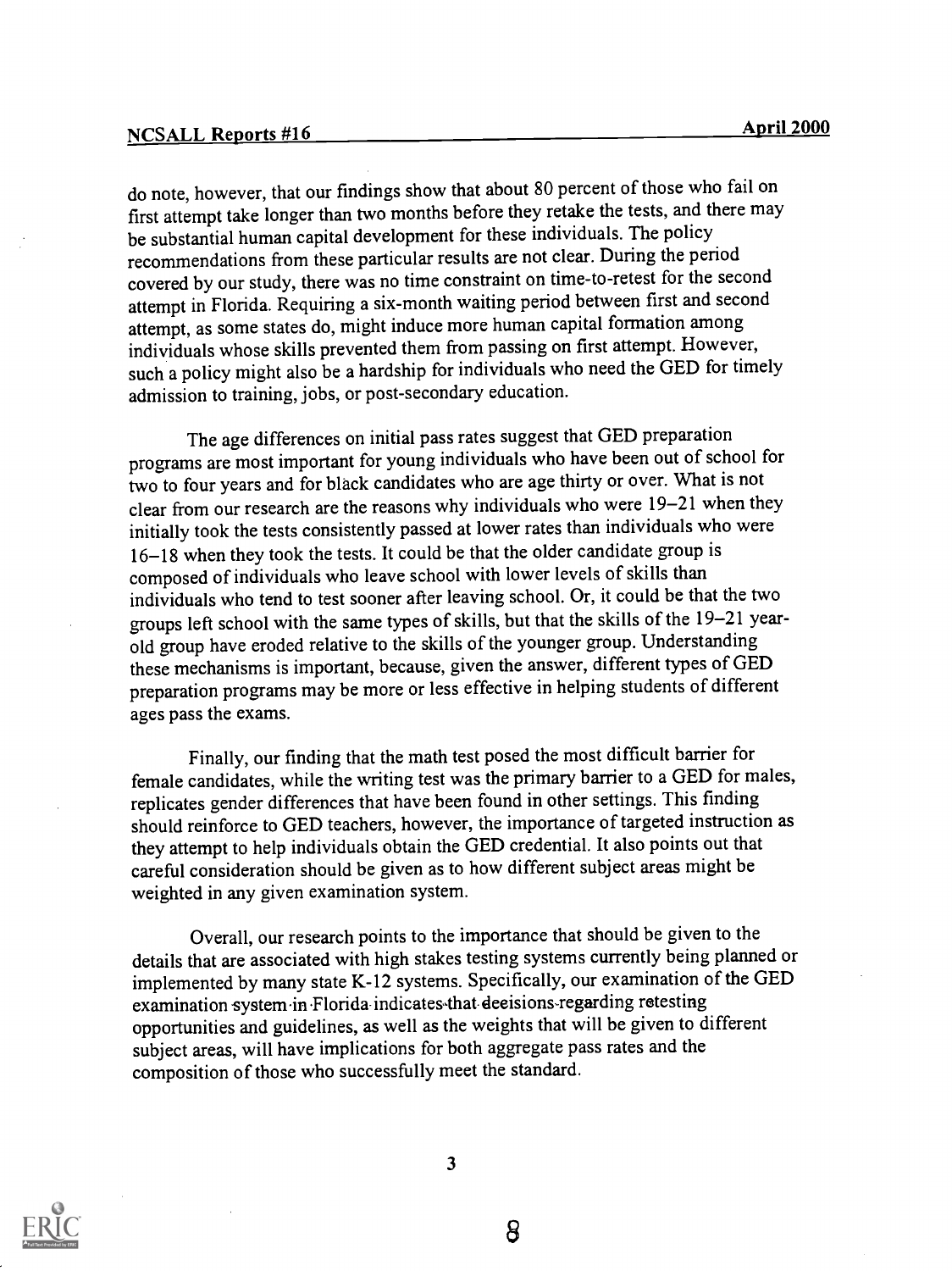## The Devil Is in the Details: Evidence from the GED on the Role of Examination System Details in Determining Who Passes

#### I. Introduction

As part of standards-based educational reform efforts, more than 40 states will soon require students to achieve passing scores on standardized exams in order to obtain a high school diploma. Currently, many states struggle with the design of their examination systems, debating such questions asthe number of subjects to be tested and the rules regarding opportunities for students to re-take the examinations. To date there is little systematic information on the impact of alternative options for the number of students who will meet the standards for a high school diploma. Nor is much known about whether particular design options will have greater impacts on some students, such as students of color, than on other students.

In this paper we use data from a long-standing examination system to illustrate that the details of examination systems have marked impacts not only on the number of test takers who obtain the desired credential, but also on the racial/ethnic composition of passers. In particular, we show that, among school dropouts in Florida who attempted the General Educational Development (GED) examinations, the mathematics exam posed the greatest obstacle to females and the writing exam to males. We also show that the option of retaking the examination was especially important in increasing the proportion of black and Hispanic testtakers who obtained the GED credential.

#### II. The GED Credential and Examination System

During the late 1930s and early 1940s millions of young Americans left high school to serve in the military. When the veterans returned to this country, they needed a high school completion credential to be eligible for the post-secondary education benefits in the G.I. Bill. Few wanted to return.to their high school classrooms. So, with governmental support, the American Council on Education established a system of examinations designed to assess whether returning veterans possessed the skills and knowledge expected of high school graduates. The examinations became known as the General Educational Development exams and those veterans who achieved passing scores were awarded the GED credential.

Beginning in 1952 eligibility to take the GED examinations was broadened, making the alternative credential available to any American lacking a high school



4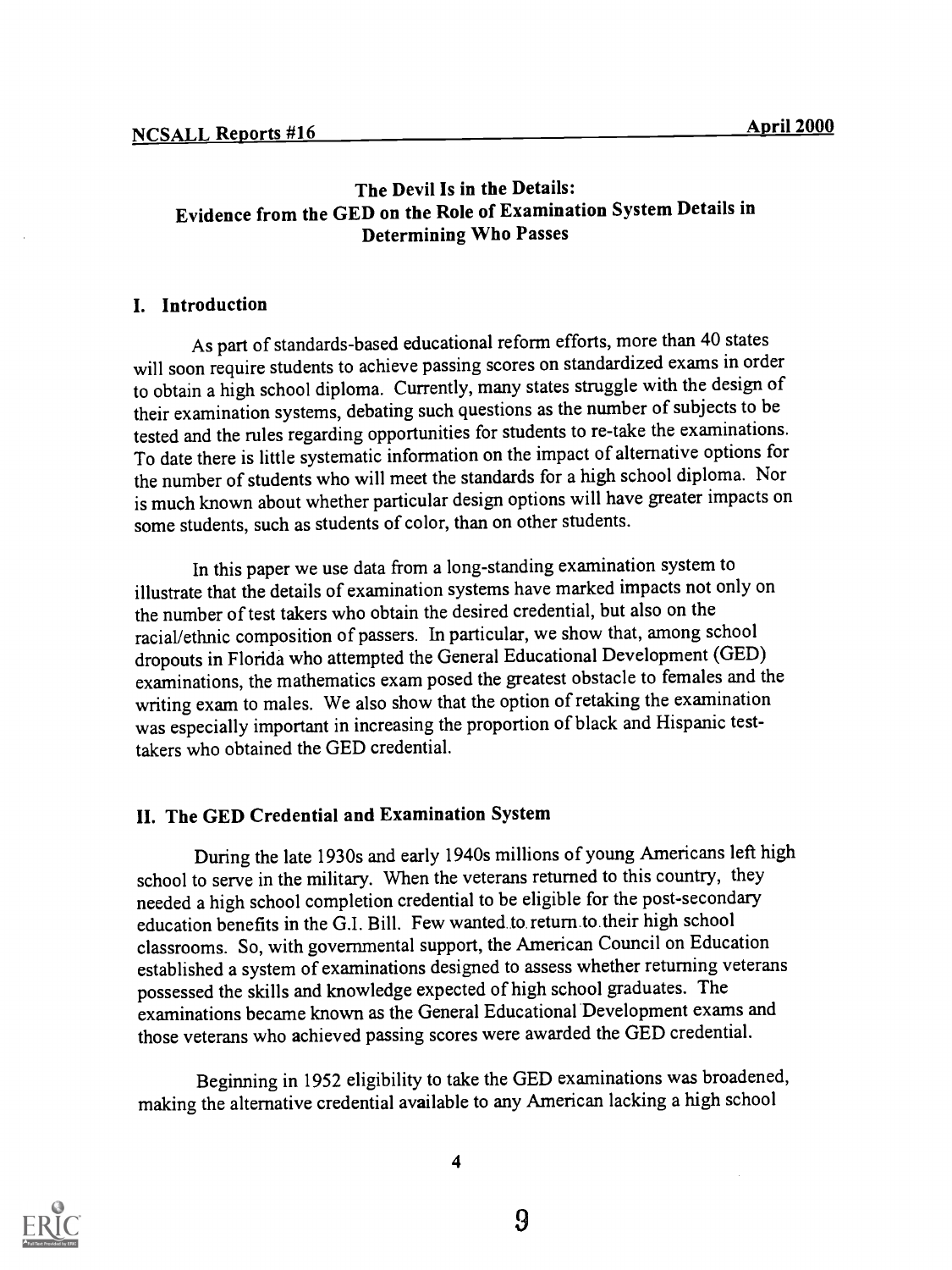diploma who could pass the exams. The 1960s mark the beginning of a period of extraordinary growth in the number of people taking the GED examinations (Cameron and Heckman 1993b). If past patterns hold, about 700,000 individuals who lack a high school diploma will attempt the GED exams this year, with about 500,000 achieving passing scores. Out of the expected half-million individuals who will drop out of school this year (U.S. Department of Education 1997), about one in three will eventually earn a GED (Murnane, Willett, and Tyler 1999). The growth in the use of the GED as an alternative high school credential that began in the 1960s has been accompanied by the influx of millions of dollars of state and federal monies into adult education enterprises that prepare individuals to take the GED exams.

The increased profile of the GED has not escaped the attention of policy analysts and researchers. A 1992 report from the Department of Adult Education at the University of Georgia documents 55 studies examining various outcomes of GED graduates (Johnson and Valentine 1992). In the last decade there have been at least 15 additional studies looking exclusively at the economic benefits associated with GED attainment.<sup>1</sup> All 70 of these studies referenced above, however, are concerned primarily with the outcomes associated with GED attainment. No studies that we have found closely examine how dropouts use the GED system to obtain this alternative credential. This paper attempts to fill this knowledge gap.

Like other credentialing tests such as state bar examinations, dropouts who fail the GED exams may take them again, and many do. How many individuals who fail the GED make additional attempts? Of those who re-examine, what percentage pass? How long do failing candidates wait between attempts? Which subject area tests pose the greatest hurdle to passing? A better understanding of the answers to these questions will inform discussions about the structure of the GED testing program. The answers will also shed light on the design of the examination systems that the majority of states are introducing as part of standards-based educational reforms.

To obtain a GED, individuals must take a seven hour and thirty-five minute battery of five tests. The tests cover mathematics, writing, science, social sciences, and interpretation of literature and the arts.<sup>2</sup> For expository simplicity we will call this last test the "literature" test. In many states GED candidates have the option to



<sup>&</sup>lt;sup>1</sup> See (Bos 1995; Cameron 1992; Cameron and Heckman 1993a; Cameron and Heckman 1993b; Cao, Stromsdorfer, and Weeks 1996; Cave and Bos 1994; Garet, Jing, and Kutner 1995; Maloney 1992; Murnane, Willett, and Boudett 1995; Murnane, Willett, and Boudett 1999; Murnane, Willett, and Tyler 1999; Passmore 1987; Reder 1994; Sum 1996; Tyler, Mumane, and Willett 1999).

<sup>&</sup>lt;sup>2</sup> The literature test is sometimes characterized as primarily a test of reading comprehension.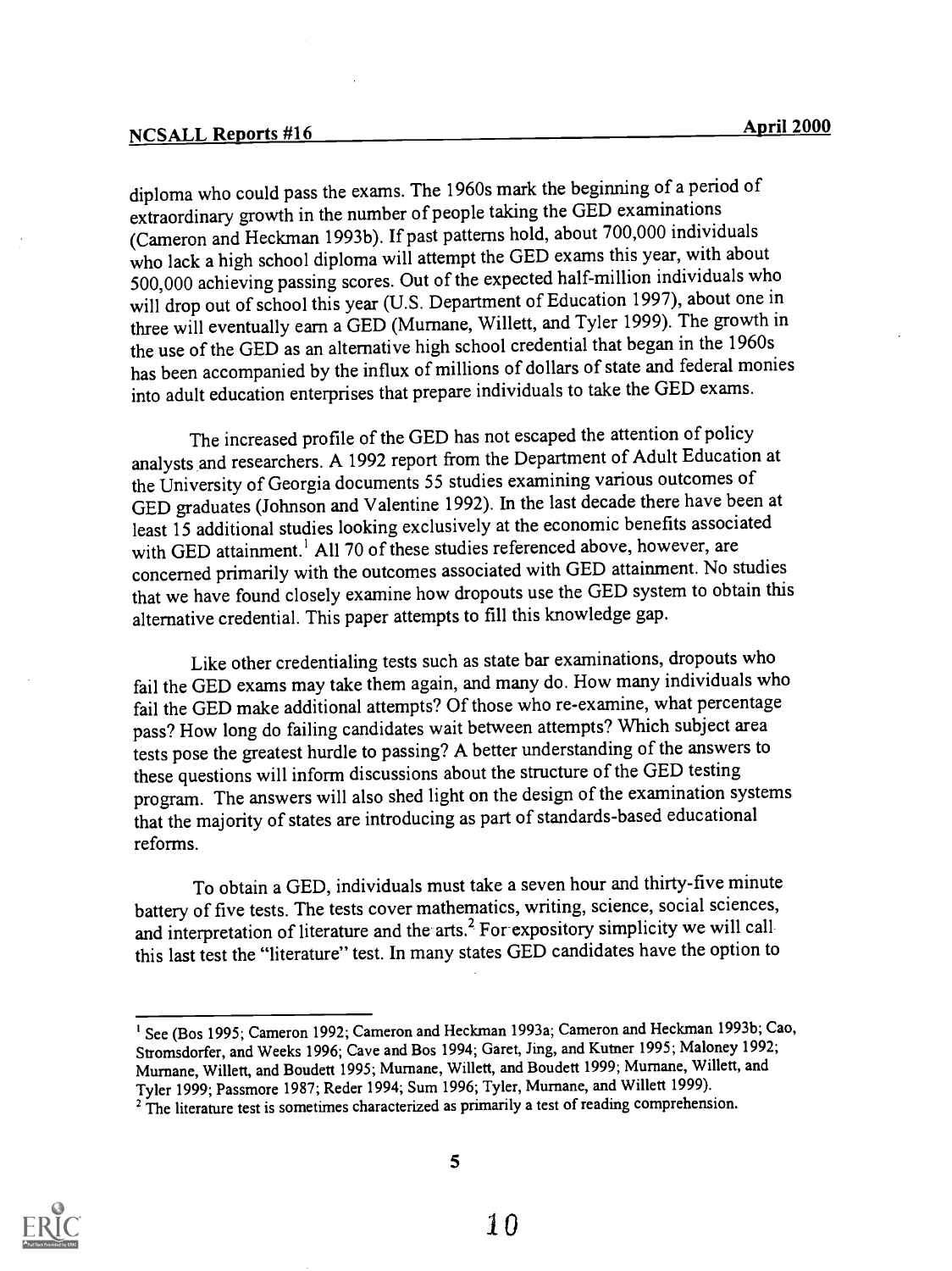take only a portion of the entire battery at any one testing.<sup>3</sup> In all states passage is based upon some combination of the minimum test score out of the five tests and the mean score over the five tests. The GED Testing Service sets a minimum passing standard, but individual state education departments are free to set higher standards if they so desire. Table 1 shows the time-pattern of GED passing standards by state from 1980 to  $1990<sup>4</sup>$  and indicates that most states require a minimum score of at least 35 and a mean score on the five tests of 45.



<sup>&</sup>lt;sup>3</sup> Conversations the authors have had with adult education practitioners reveal, however, that GED candidates in some local settings are not informed of the option to take only a part of the battery, while some states have a de facto policy that all tests are to be taken in one sitting. Florida is such a state.

<sup>&</sup>lt;sup>4</sup> There were few changes in state standards between 1990 and January 1, 1997. On the first of January 1997, the GED Testing Service required minimum was raised to the "40 and 45" level of states such as New York, Florida, and California.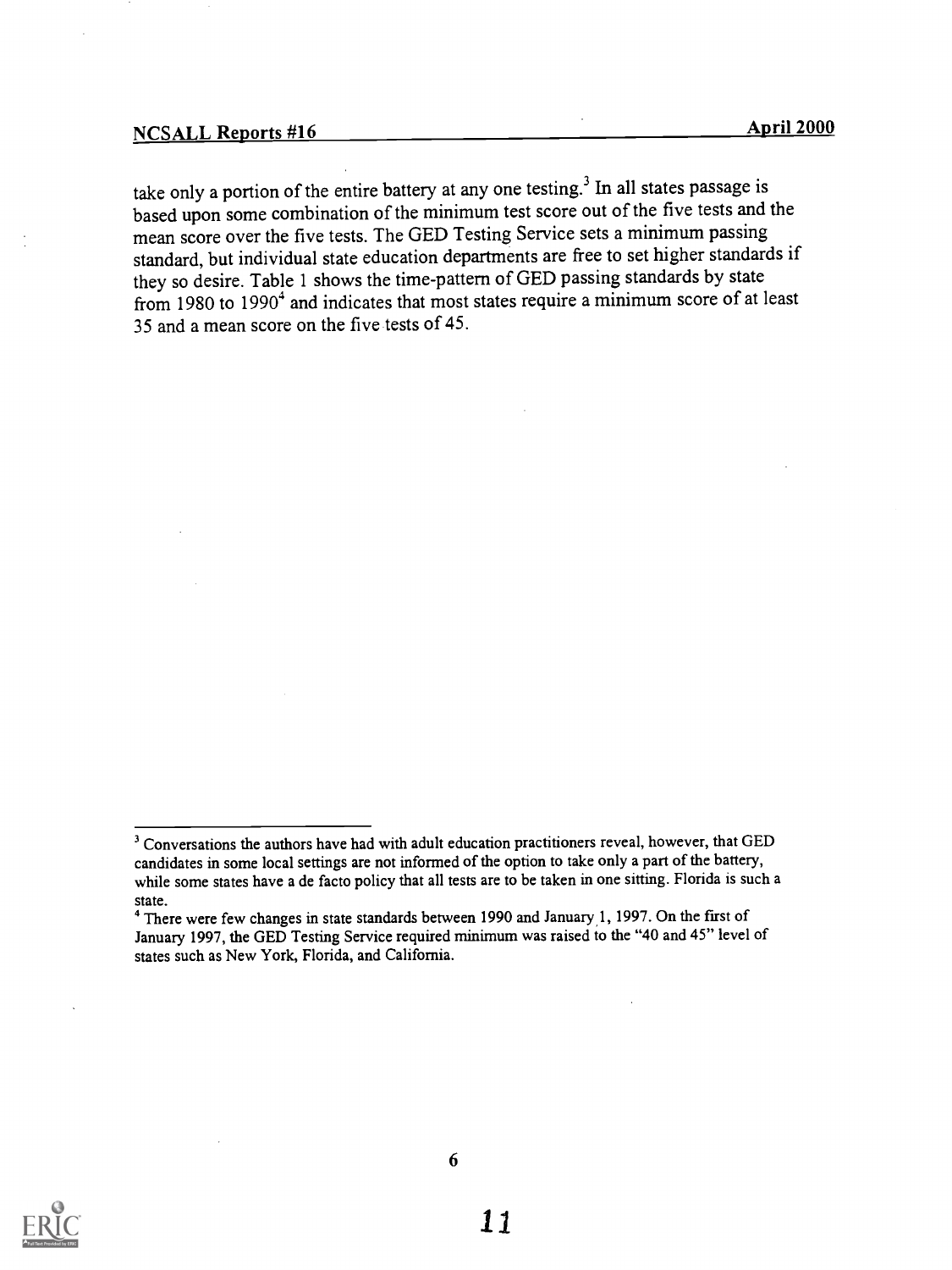$\frac{1}{2}$ 

| ייפטו ווא       |  |
|-----------------|--|
|                 |  |
| 5               |  |
|                 |  |
| 3               |  |
| こうき へいへいかい      |  |
|                 |  |
|                 |  |
|                 |  |
|                 |  |
|                 |  |
| See See See     |  |
|                 |  |
| $\frac{1}{2}$   |  |
|                 |  |
| תונה            |  |
| Ì               |  |
|                 |  |
| $\mathsf{rate}$ |  |
|                 |  |
| ċ               |  |
|                 |  |
|                 |  |
|                 |  |
|                 |  |
|                 |  |
| ∵<br>l          |  |

|                       | NCSALL Reports #16                        |                                |                                               |      |                                           |                                      |                                             | April 20 <u>00</u>                            |                                      |              |                                              |
|-----------------------|-------------------------------------------|--------------------------------|-----------------------------------------------|------|-------------------------------------------|--------------------------------------|---------------------------------------------|-----------------------------------------------|--------------------------------------|--------------|----------------------------------------------|
|                       |                                           |                                | Table 1. State GED passing standards by year. |      |                                           |                                      |                                             |                                               |                                      |              |                                              |
|                       |                                           |                                |                                               |      |                                           | State by Year                        |                                             |                                               |                                      |              |                                              |
| Standard <sup>2</sup> | 1980                                      | 1981                           | 1982                                          | 1983 | 1984                                      | 1985                                 | 1986                                        | 1987                                          | 1988                                 | 1989         | 1990                                         |
| $35$ or $45$          | LA, MT, WV                                |                                |                                               |      |                                           |                                      |                                             |                                               |                                      |              |                                              |
| 40 or 45              | MS, NE, TX                                |                                | LA, MS, NE, WW, TX                            |      | LA, MS, NE,<br>WV, TX                     | LA, MS, NE,<br>WV, TX                | LA, MS,<br>NE, TX                           | LA, MS, NE,<br>X                              | LA, MS, NE,<br>X                     |              | LA, MS, NE, TX                               |
| 45 avg                | $\mathbf{S}$                              |                                | S                                             |      | S                                         | SC                                   | SC                                          | SC                                            | ပ္တ                                  |              | SC                                           |
| 40 each               | g                                         |                                | ర                                             |      | ర                                         | క                                    | $\widetilde{\circ}$                         | õ                                             | $\Im$                                |              | õ                                            |
| 35 & 45               |                                           |                                | <b>AL, AK, AZ,</b>                            |      | AL, AK, AZ,                               | AL, AK, AZ,<br>AR, CO, CT,           | AL, AK,                                     | AL, AK, AZ,<br>CO, CT, DC,                    | <b>AL, AK, AZ,</b>                   |              | AL, AK, AZ, CO,                              |
|                       | AL, AK, AZ,<br>AR, CA, CO,                |                                | AR, CA, CO,<br>CT, DC, GA,                    |      | AR, CO, CT,<br>DC, GA, HI,                | DC, GA, HI,                          | AZ, AR,                                     | GA, HI, ID,                                   | CO, CT, DC,<br>GA, HI, ID,           |              | CT, DC, GA, HI,<br>ID, IL,                   |
|                       | CT, DC, GA,                               |                                | HI, ID, IL,                                   |      | ID, IL, IN,                               |                                      | CO, CT,<br>DC, GA, HI,                      | $\mathbf{\underline{\underline{\mathsf{d}}}}$ | $\equiv$                             |              | IN, IA, KS, KT,                              |
|                       | HI, ID, IL,<br>IN, IA, KS,<br>KT, ME, MA, |                                | IN, IA, KS,                                   |      | IA, KS, KT,                               | ID, IL, IN,<br>IA, KS, KT,           | ID, IL, IN,                                 | KT, ME, MA,<br>IN, IA, KS,                    | KT, ME, MA,<br>IN, IA, KS,           |              | MO, MT, NV, NH,<br>ME, MA, MI, MN,           |
|                       | <b>MI, MN, MO,</b>                        |                                | KT, ME, MA,<br><b>MI, MN,</b>                 |      | MN, MO, MT,<br>ME, MA, MI,                | ME, MA, MI,<br>MN, MO,               | IA, KS, KT,<br>ME, MA,                      | <b>MI, MN, MO,</b>                            | <b>MI, MN, MO,</b>                   |              | NY, NC, OH, PA,                              |
|                       | NV, NH, NJ,                               |                                | MOMT, NV,                                     |      | , NH, NY,<br>$\check{\check{\mathsf{z}}}$ | MT, NV,                              | <b>MI, MN,</b>                              | MT, NV, NH,                                   | MT, NV, NH,                          |              | RI, TN, VT, VA,                              |
|                       | NY, NC, OH,                               |                                | NH, NY, NC,                                   |      | NC, OH, PA,<br>RI, TN, VT,                | NH, NC, OH,<br>PA, RI, TN,           | MO, MT,<br>NV, NH,                          | NC, OH, PA,<br>RI, TN, VT,                    | NC, OH, PA,<br>RI, TN, VT,           |              | $\geq$                                       |
|                       | I'N, VT, VA,<br>OK, PA, RI,               |                                | TN, VT, VA,<br>OH, PA, RI,                    |      | VA, WA, WI,                               | VT, VA,                              | NC, OH,                                     | VA, WA, WY                                    | VA, WY                               |              |                                              |
|                       | WA, WI, WY                                |                                | WA, WI, WY                                    |      | $\geq$                                    | WA, WI,<br>$\geq$                    | PA, RI, TN,<br>WA, WI,<br>VT, VA,<br>$\geq$ |                                               |                                      |              |                                              |
| $40$ or 50            | NM, ND, SD                                |                                | NM, ND, SD                                    |      | NM, ND, SD                                | NM, ND, SD                           | NM, ND                                      | NM, ND                                        | NM, ND                               |              | NM, ND                                       |
|                       |                                           |                                |                                               |      |                                           |                                      | CA, DE, FL,                                 | AR, CA, DE,                                   | AR, CA, DE,                          |              |                                              |
| 40 & 45               | DE, FL, MD,<br>5                          |                                | DE, FL, MD,<br>NJ, OK, UT                     |      | MD, NJ, OK,<br>CA, DE, FL,<br>5           | MD, NJ, NY,<br>CA, DE, FL,<br>OK, UT | MD, NY,<br>OK, SD,<br>UT, WV                | NY, OK, SD,<br>FL, MD,<br>UT, WV              | UT, WA, WV<br>NY, OK, SD,<br>FL, MD, |              | AR, CA, DE, FL,<br>MD, OK, SD, UT,<br>WA, WV |
| 40 & 50               |                                           |                                |                                               |      |                                           |                                      |                                             | Σ                                             | ₹                                    |              | ₹                                            |
|                       |                                           |                                |                                               |      |                                           |                                      |                                             |                                               |                                      |              |                                              |
|                       |                                           |                                |                                               |      | $\overline{ }$                            |                                      |                                             |                                               |                                      |              |                                              |
|                       |                                           |                                |                                               |      |                                           |                                      |                                             |                                               |                                      |              |                                              |
|                       |                                           | $\hat{\mathbf{t}}$ -associated | BEST COPY AVAILABLE                           |      |                                           |                                      |                                             |                                               |                                      | $\mathbf{3}$ |                                              |
|                       |                                           |                                |                                               |      |                                           |                                      |                                             |                                               |                                      |              |                                              |
|                       |                                           |                                |                                               |      |                                           |                                      |                                             |                                               |                                      |              |                                              |

 $\frac{1}{2}$ 

 $\widetilde{\mathcal{C}}$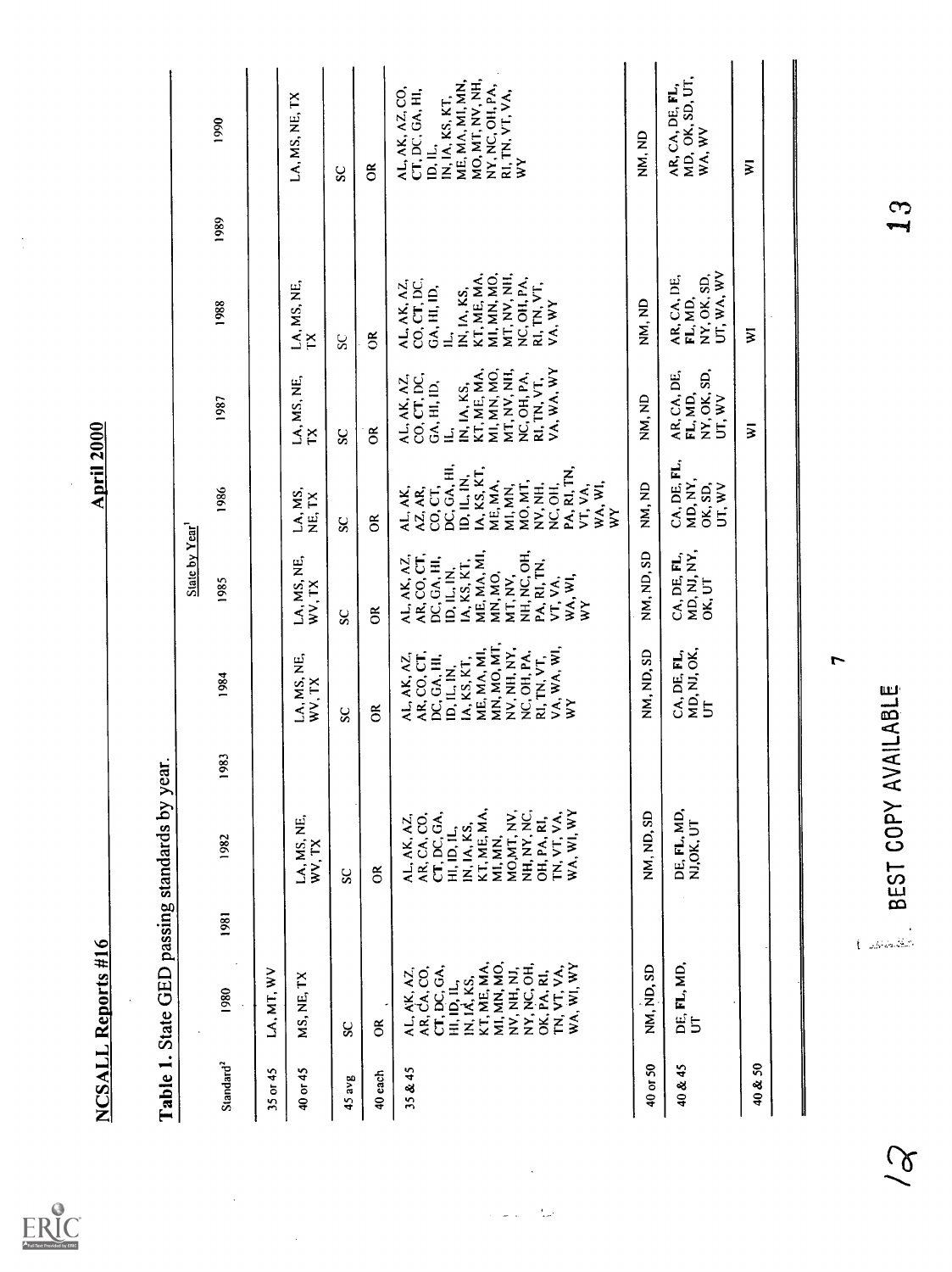| Full Text Provided by ERIC |
|----------------------------|

 $\ddot{\cdot}$ 

|                                                                    | <b>NCSALL Reports #16</b>                                                                                                                                                                                                                                                                                                  | $\cdot$<br><b>April 2000</b>                                                                                     |                                                          |                                                                                                        |                                                                                   |
|--------------------------------------------------------------------|----------------------------------------------------------------------------------------------------------------------------------------------------------------------------------------------------------------------------------------------------------------------------------------------------------------------------|------------------------------------------------------------------------------------------------------------------|----------------------------------------------------------|--------------------------------------------------------------------------------------------------------|-----------------------------------------------------------------------------------|
| standards:<br>passing<br>compli-<br>Jersey<br>cated<br>More<br>New |                                                                                                                                                                                                                                                                                                                            | 40 on tests 1-<br>3, 44 on test<br>4, 43 on test<br>5.<br>test 4, 43 on<br>40 on tests<br>$1-3, 44$ on<br>test 5 | 40 on tests 1-<br>$3, 44$ on test<br>4, 43 on test<br>5. | on tests 2-<br>42 on test<br>test $5 & a$<br>1, and 40<br>${\bf score}$ of<br>4,45 on<br>total<br>225. | 42 on test 1, and 40<br>on tests $2-4,45$ on<br>test 5 & a total<br>score of 225. |
|                                                                    | 1. If no states changed standards from the previous year, then the year-column is blank.<br>2. The first number in each standard represents the required minimum score on any one of the five tests in the battery, while the sec<br>represents the lowest mean score over the five tests that is acceptable.<br>$\bullet$ |                                                                                                                  |                                                          |                                                                                                        | $\cdot$                                                                           |
| $\ddot{\phantom{0}}$                                               | $\cdot$                                                                                                                                                                                                                                                                                                                    |                                                                                                                  |                                                          |                                                                                                        |                                                                                   |
|                                                                    |                                                                                                                                                                                                                                                                                                                            |                                                                                                                  |                                                          |                                                                                                        |                                                                                   |
| Ą                                                                  | $\infty$<br>BLE<br>BEST COPY AVAILA<br>$\hat{E}$ gives                                                                                                                                                                                                                                                                     |                                                                                                                  |                                                          | IS<br>1                                                                                                |                                                                                   |

Ļ,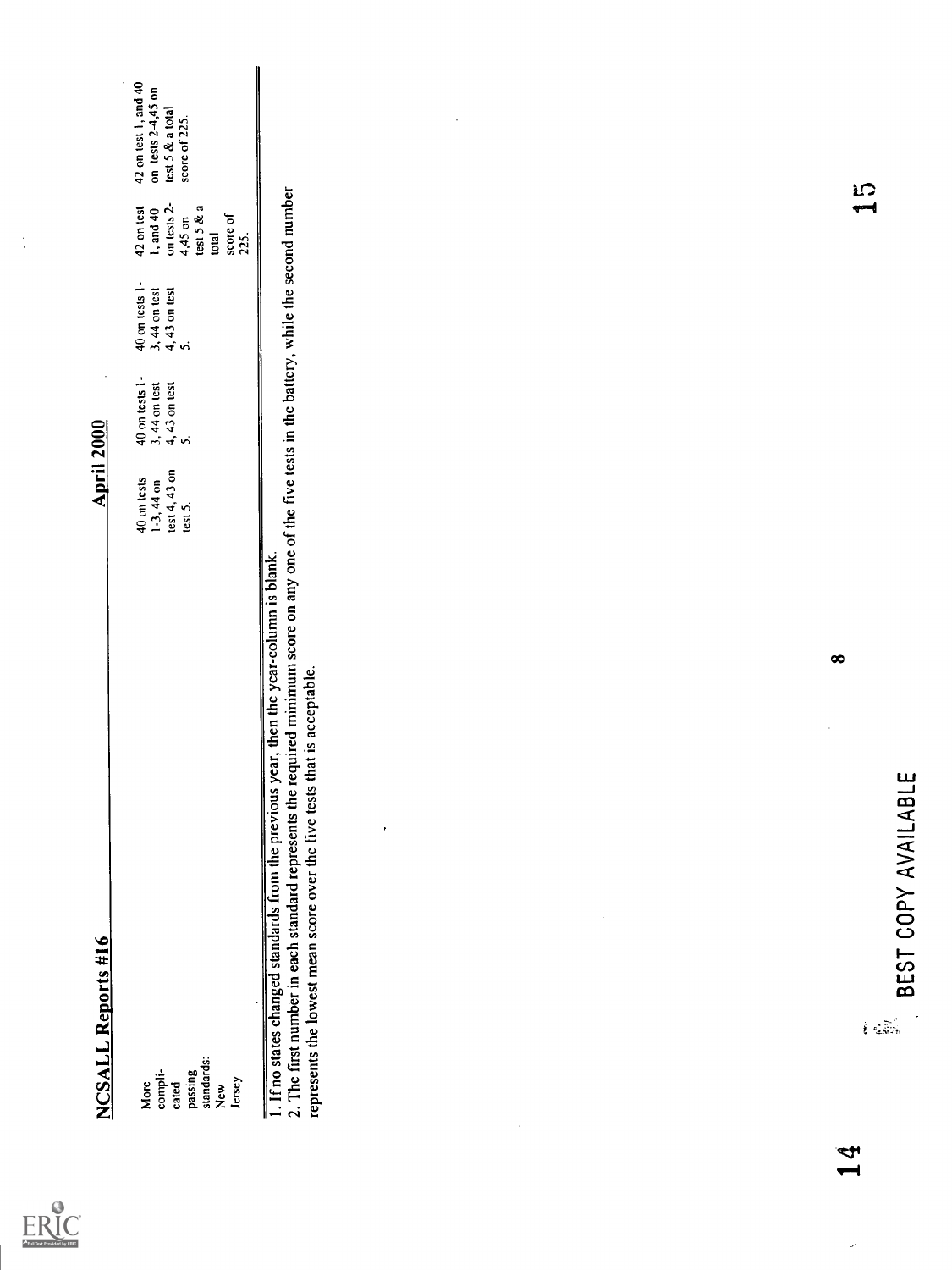The probability that a dropout attempting the GED exams obtains the credential is a function of underlying cognitive skills, motivation to succeed at the tests, and of the state in which the attempt is made (as shown by Table 1). But GED attainment is also influenced by the fact that GED candidates who fail to meet passing standards can retake the exams an unlimited number of times, and by the fact that candidates do not have to retake all failing tests at the same time.<sup>5</sup> Thus, unlike one-shot, one-test exams, the path to a GED is potentially complicated, with candidates making choices about retesting or quitting, as well as which tests to take at each attempt. The various features of the GED system raise two interesting possibilities. First, the opportunity to attempt the GED multiple times may have differential effects by gender, race/ethnicity, and age. Second, it is possible that different subject areas in the GED battery pose a greater hurdle to different gender, racial/ethnic, and age groups.<sup>6</sup> Using test score data on GED candidates in Florida we are able to address these issues. We show that:

- the ability to retake the GED tests matters, and it matters especially for black and Hispanic dropouts, and
- the tests that prove to be the greatest stumbling blocks to passing the exams vary by gender, and somewhat by race/ethnicity.

In the next section we briefly discuss our data. In Section IV we analyze test taking patterns and in Section V we examine which GED subject areas tend to pose the highest hurdle for candidates. We summarize and discuss the implications of our findings in Section VI.



<sup>&</sup>lt;sup>5</sup> For a discussion of the affect that multiple opportunities has on "false positives," see Millman (1989).

 $\delta$  Baldwin (1992) shows that mathematics and writing tend to be more difficult for GED candidates than the literature, science, and social studies tests. That study, however, did not directly link lower scores in these subjects to the probability of passing the GED, and that study did not look at racial/ethnic and gender differences.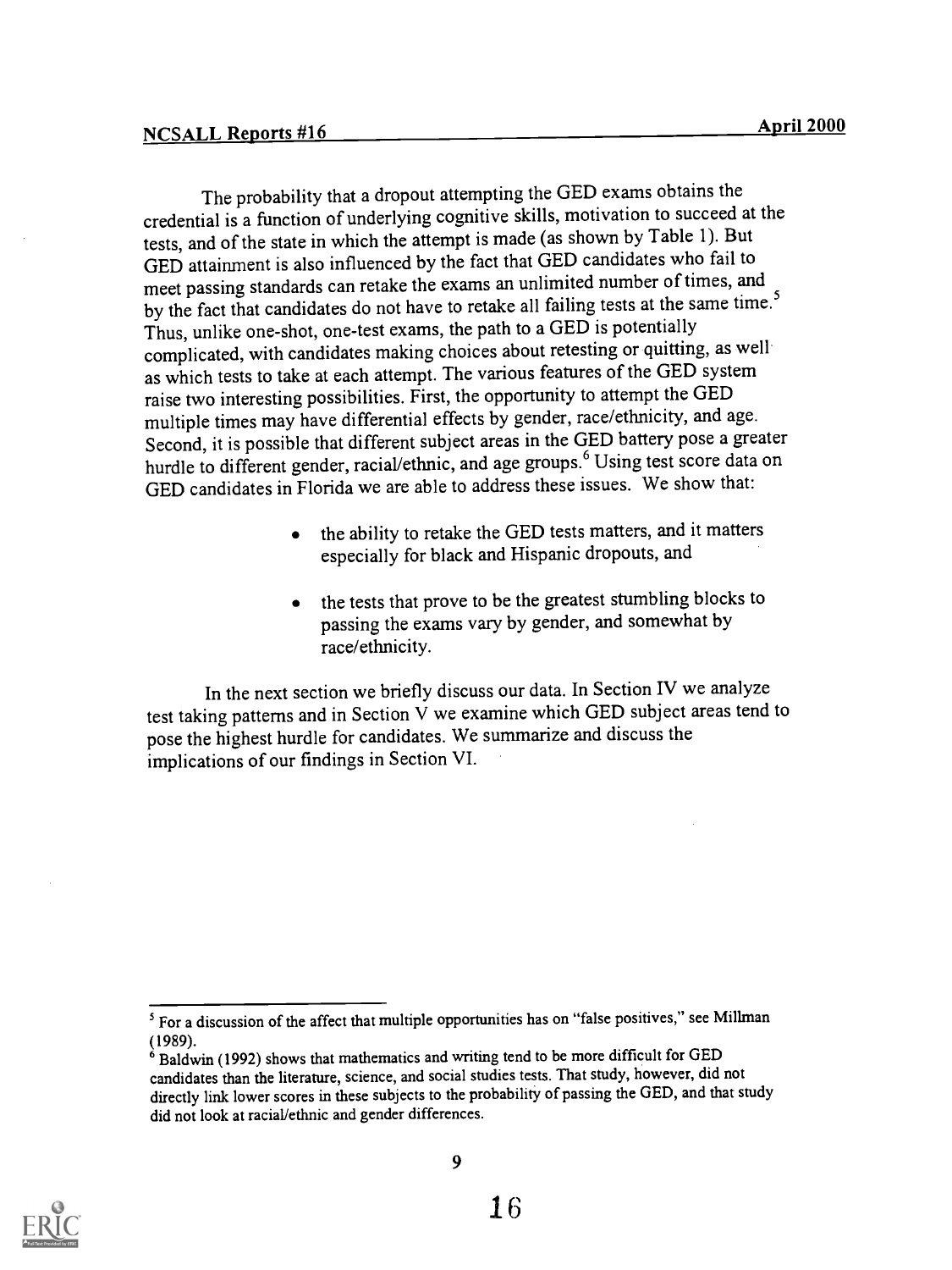#### III. Data

The state department of education in Florida provided information on the test scores and demographic characteristics of all people who took the GED examinations in that state during the 1990s. Our data set is composed of individuals from these data who meet specific criteria. The critical criteria were that individuals initially tested no earlier than 1988 nor no later than 1995 and that any individual who retested did so within three years of their initial test date.<sup>7</sup> Application of these criteria provided a sample of 189,124 individuals.<sup>8</sup> Table 2 shows the distribution of initial and final test dates in our data.

|                  |                    | Percentage distribution |
|------------------|--------------------|-------------------------|
| Years            | Initial test years | Final test years        |
|                  |                    |                         |
| 1988<br>1989     | 0.2<br>0.6         |                         |
| 1990             | 1.8                |                         |
| 1991             | 19.9               | 19.8                    |
| 1992             | 19.2               | 19.0                    |
| 1993             | 18.6               | 18.6                    |
| 1994             | 19.7               | 19.7                    |
| 1995             | 20.2               | 19.7                    |
| 1996             |                    | 2.1                     |
| 1997             |                    | 0.8                     |
| 1998             |                    | 0.2                     |
| Column<br>totals | 100.0              | 100.0                   |

Table 2. Distribution of initial and final test years.

As a result of the way GED data is stored in Florida, our data do not contain the complete test histories of the candidates. Rather, they contain only the initial test scores and the cumulative best scores on each test as of the last test date.



 $<sup>7</sup>$  We limited the data in this manner so that all individuals, regardless of when they initially</sup> tested, had the same amount-of time to retest.-Since the-data.we received.from Florida included individuals who last tested in the years 1991 to 1998, we set a lower initial test year of 1988 and an upper initial test year of 1995.

<sup>&</sup>lt;sup>8</sup> To test the sensitivity of our results to our sample definition we formed a data set using only individuals who initially tested in 1991. These individuals had seven years (rather than the more restrictive 3 years) to complete their "GED cycle" in our data, 1991-1998. We obtain essentially the same results using these data that are less restrictively defined.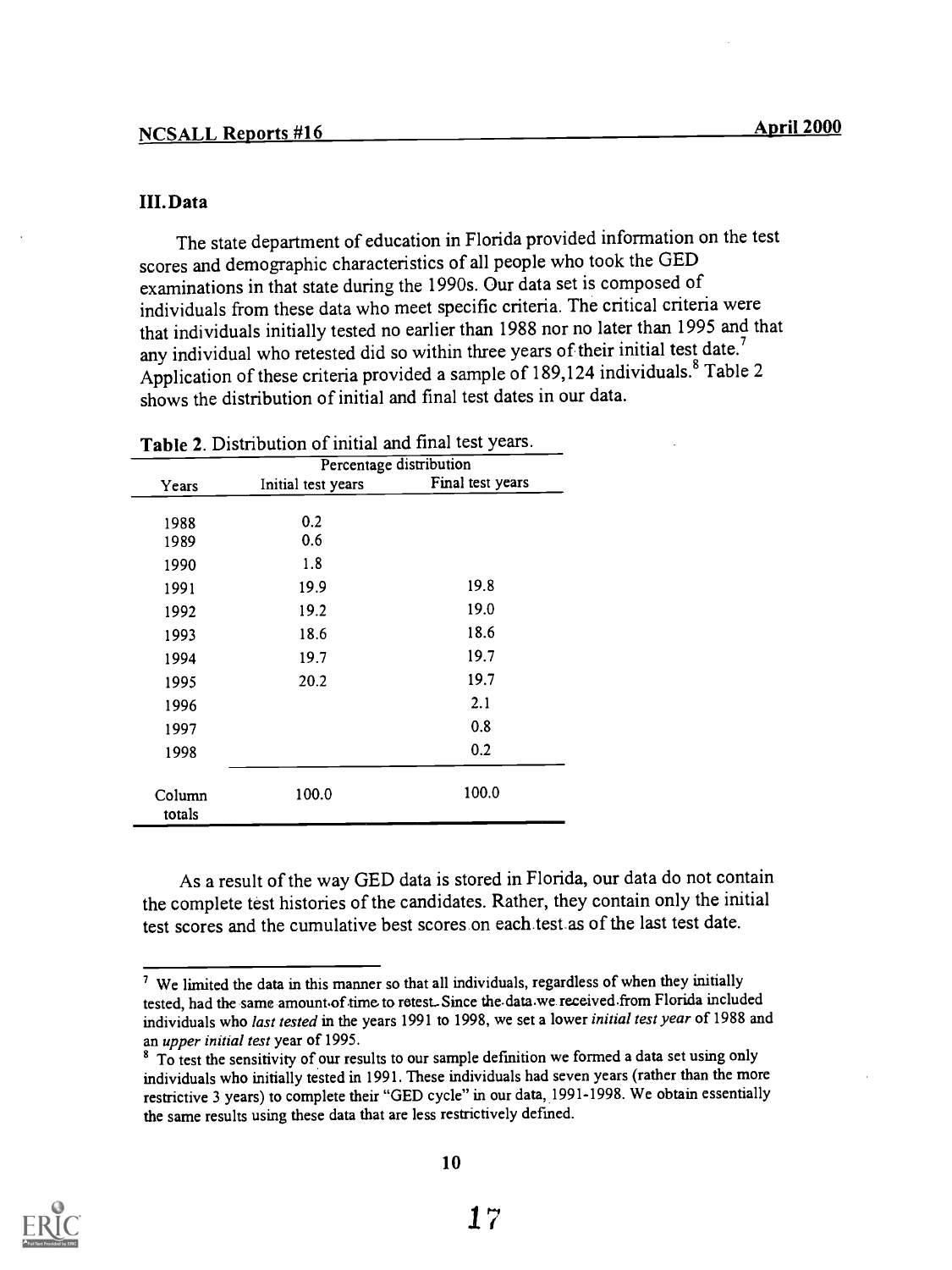Thus, in the Florida data we can determine whether individuals tested once or more than once, and we can determine how long was the period between the first and last attempt. However, for those who tested more than one time we cannot determine how many times they tested, nor can we determine the scores from any single test attempt other than the first.

Table 3 shows that our sample contains 189,124 individuals, divided almost equally between females and males. The sample is about 67 percent white, 17 percent black, and 17 percent Hispanic.<sup>9</sup> The median age in the sample is 21. About 70 percent of the GED candidates met the passing score requirements on their initial attempt. The final GED passing rate, given the three-year attempt "window" that we allow, was 83 percent, giving us the first hint of the potential importance of the retesting feature of the GED. The average mean score over the five tests is about 50 for the entire sample, 52 for those who were eventually awarded a GED, and 40 for those who never managed to pass the exams. The remainder of the paper examines factors that contribute to the ultimate success or failure of dropouts who attempt the GED.



<sup>&</sup>lt;sup>9</sup> Individuals who were not classified as white, black, or Hispanic constituted about 2 percent of the data in Florida. We exclude these individuals to simplify the analysis and discussion.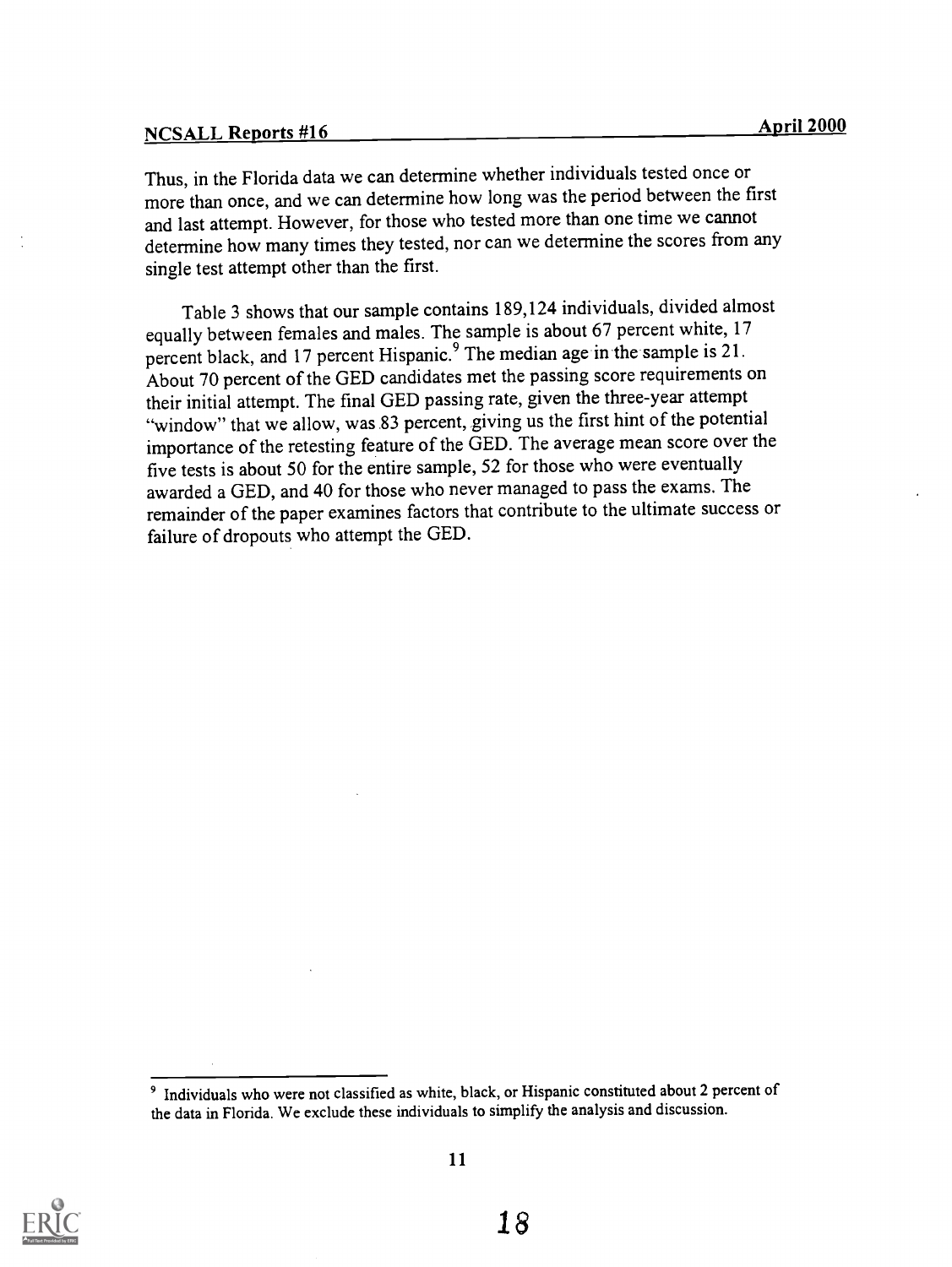ú,

|                                                  |                               | Florida<br>1988 cohort |  |
|--------------------------------------------------|-------------------------------|------------------------|--|
| Number of observations                           |                               | 189,124                |  |
|                                                  |                               |                        |  |
| Percent who are                                  | female                        | 48.5                   |  |
|                                                  | white                         | 66.7                   |  |
|                                                  | black                         | 16.5                   |  |
|                                                  | Hispanic                      | 16.8                   |  |
|                                                  | pass on their initial attempt | 70.4                   |  |
| eventually pass the GED exams                    |                               | 83.0                   |  |
|                                                  |                               |                        |  |
| Mean test scores on the complete test<br>battery |                               |                        |  |
|                                                  | in the full sample            | 50.2                   |  |
|                                                  |                               | (6.9)                  |  |
|                                                  | Among passers                 | 52.1                   |  |
|                                                  |                               | (5.4)                  |  |
| Among failers who completed all tests            |                               | 40.2                   |  |
|                                                  |                               | (5.1)                  |  |

Table 3. Sample descriptive statistics for dropouts who tested in Florida between the years 1988 and 1998.



Ċ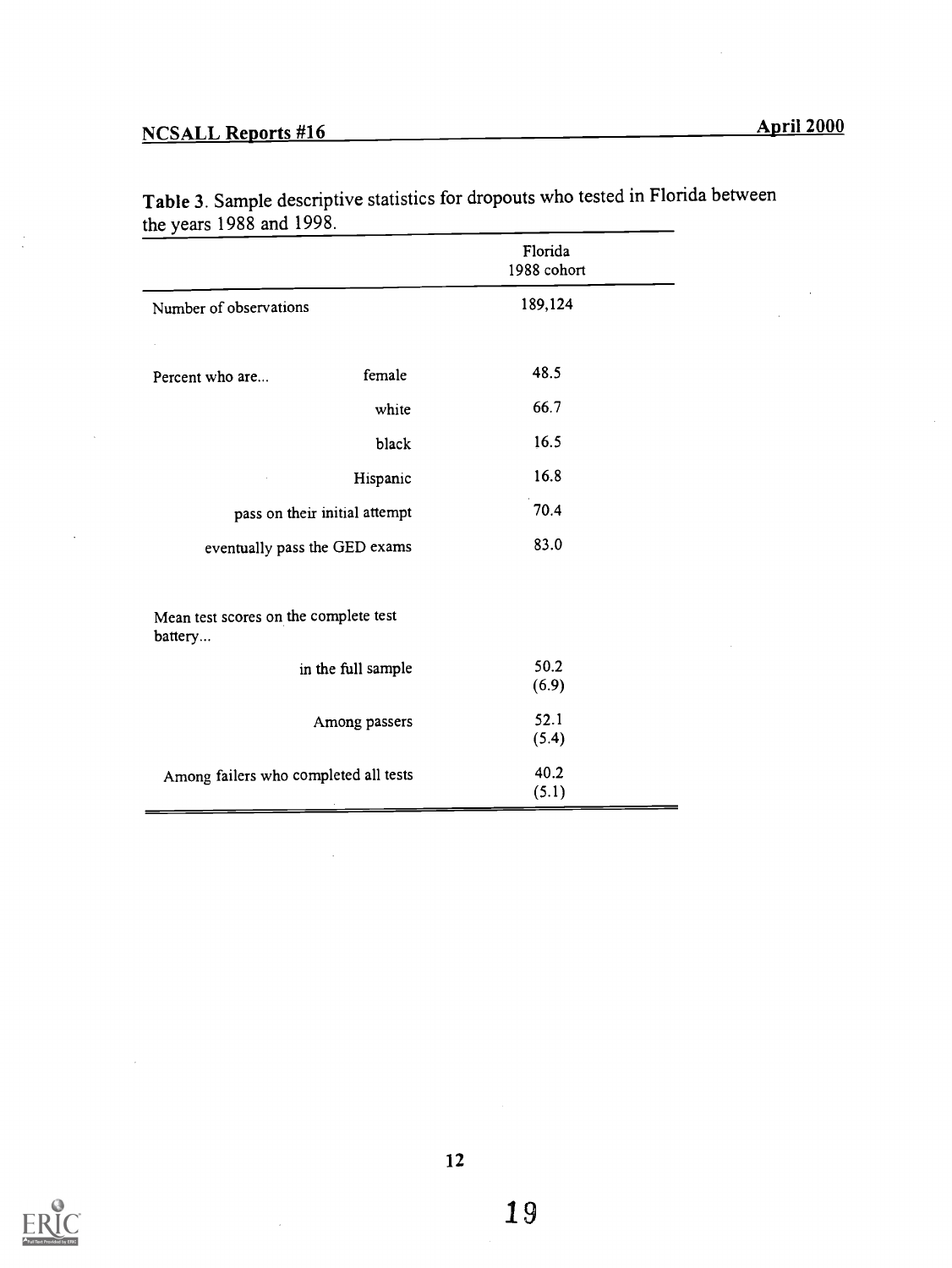#### NCSALL Reports #16

## IV. The Role of Retesting in the GED System

## A. The Potentially Complicated Route to a GED

As stated earlier, the GED program is not a one-shot, one-test system. The GED Testing Service guidelines relating tests, scores, and awarding of a GED have the following unique components.

- In most states, individuals can take all five tests of the GED battery at any  $\bullet$ one attempt, or they can take any chosen subset of the GED battery.
- Individuals who do not achieve scores high enough to pass can retake all  $\bullet$ or any portion of the GED battery multiple times.<sup>1</sup>
- Awarding of the GED certificate is based upon state standards<sup>11</sup> that are  $\bullet$ generally a function of the mean score over the five GED tests and the minimum score out of all of the five tests. The scores used to compute the mean and minimum are based upon the highest scores attained out of all attempts - -that is, the accumulated maximum test score in each of the five tests.

As a result of these guidelines, the route to acquiring a GED can be quite complicated for some individuals. Figure 1 shows the possible routes to GED certification for up to three attempts.



<sup>&</sup>lt;sup>10</sup> While there is considerable variation in state guidelines for retesting, an overarching principle is that individuals may not attempt the GED more than three times within a 12 month period. This is because there are three different forms of the GED exams and GED Testing Service rules stipulate that an individual may not test on the same form within a 12 month period (GED Testing Service 1991, Section 5.3). Florida guidelines stipulate that individuals who fail a second attempt have to wait for 6 months before testing again if their overall mean score was less than 43 and if their score on at least three of the tests was not 40 or more (GED Testing Service.1991).

<sup>&</sup>lt;sup>11</sup> These state standards are all at least as high as the GED Testing Service mandated minimum. Until January 1, 1997 that minimum passing standard was a score of at least 40 on each of the five tests in the battery or an average score of at least 45 over the five tests (GED Testing Service 1991, Section 5.5). On January 1, 1997, the GED Testing Service minimum requirements were raised so that after that date individuals must have a minimum score of at least 40 and a mean score of at least 45.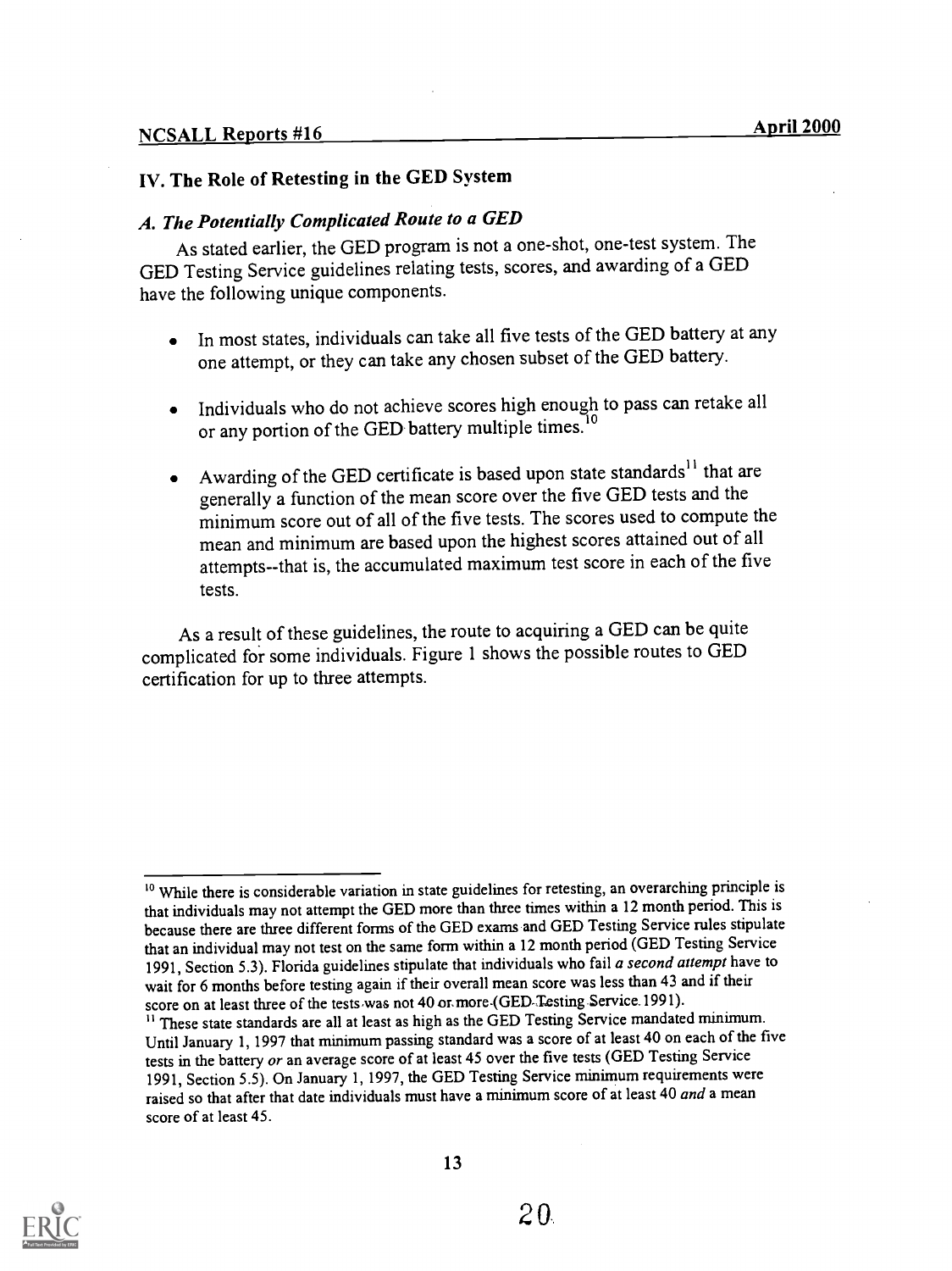



An individual's path to a GED begins with the decision on the first attempt of whether to take all or only a portion of the GED exams. In Florida, this decision is sharply curtailed, as individuals are often not offered the opportunity to take only portions of the exam.<sup>12</sup> As illustrated in Figure 1, individuals face decisions at each juncture on the route to a GED. In the first round of testing individuals decide whether or not to take all of the tests in the battery. To pass, individuals have to meet the state score requirements on the GED battery. Since 1988 this battery has been composed of:



<sup>&</sup>lt;sup>12</sup> 96 percent of the GED candidates in our Florida data took the complete battery on their initial attempt. By contrast, our tabulation of similar data from Texas indicates that about 75 percent of the GED candidates in that state took the complete battery on first attempt. Conversations with officials in Florida indicate that the high percentage of GED candidates who attempt all five tests in the battery at the same time is a result of custom and the direction of GED program providers rather than of official state guidelines (Posco, 1999).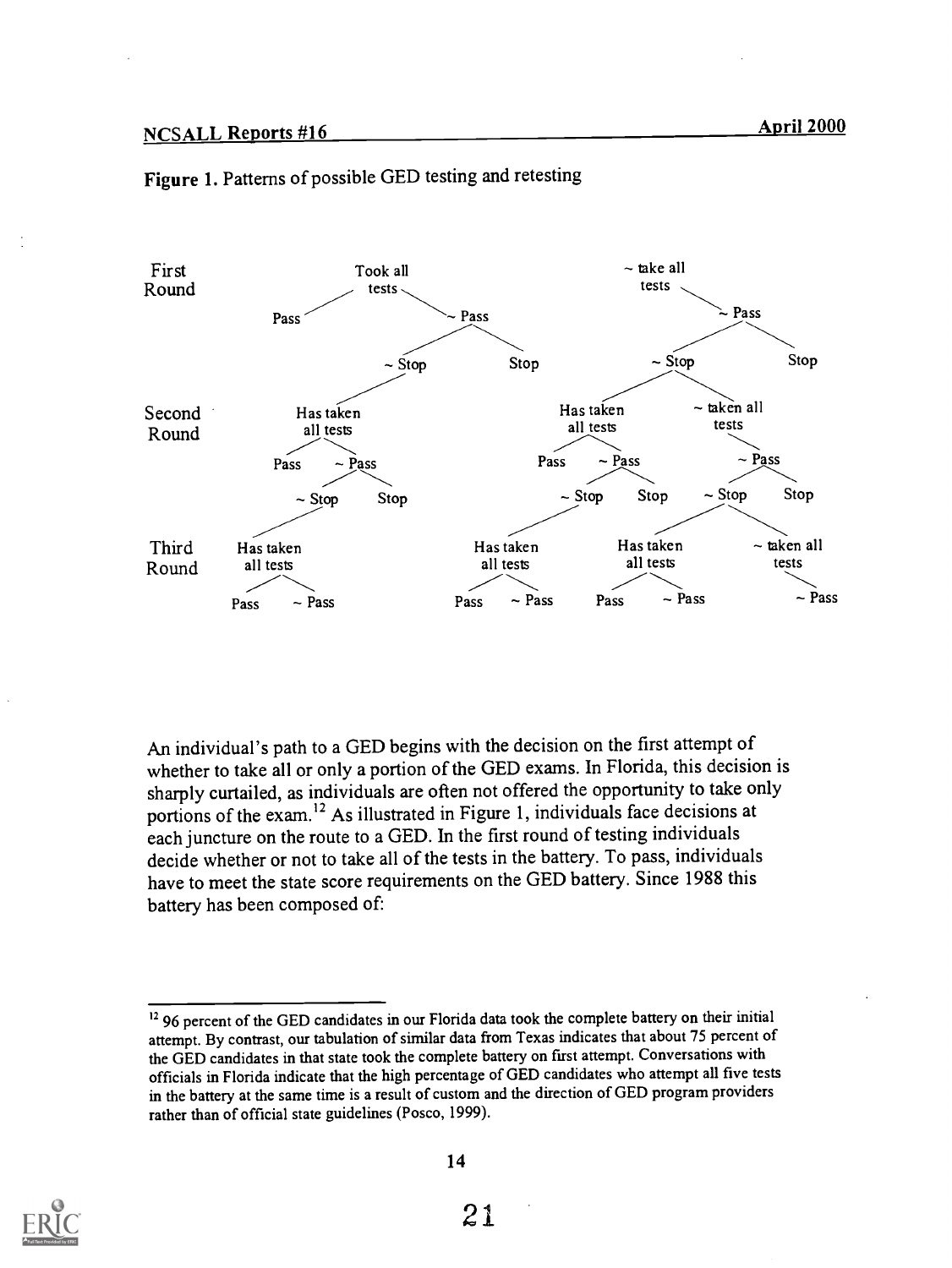- a writing test containing 55 multiple-choice items and an essay, with a  $\bullet$ total allotted time of 120 minutes;
- a social studies test containing 64 multiple-choice items--allotted time of  $\bullet$ 85 minutes;
- a science test containing 66 multiple-choice items--allotted time of 95  $\bullet$ minutes;
- a test on interpreting literature and the arts containing 45 multiple-choice  $\bullet$ items--allotted time of 65 minutes, and;
- a mathematics test containing 56 multiple-choice items--allotted time of  $\bullet$ 90 minutes.

For those who fail, either because of low scores or because they did not take all tests in the battery, there is the decision of whether to quit at that point ("stopout") or to attempt the GED again. The stop-out/retake decision is then faced by non-passers in each subsequent round.

## B. Passing, Failing, and Retesting in the GED Program

Given the 7-hour 35-minute length of the exams, individuals might rationally choose to attempt only a portion of the entire battery on the first try as a way of maximizing their scores on any one test. As we have pointed out, however, these decisions are not always open to candidates in Florida. Thus, most individuals in our data are in the left -hand branch of the pass-fail diagram in Figure 1, and as a result the initial GED status of most candidates is a function of their scores on the tests rather than whether or not they attempted all tests in the battery.

The first part of this paper will address three questions that have not been studied before: who tends to pass on the first try at the GED, who tends to retest upon failing the first attempt, and who tends to pass given the inclination and opportunity to retest. Table 4 provides-direct evidence on the first question.

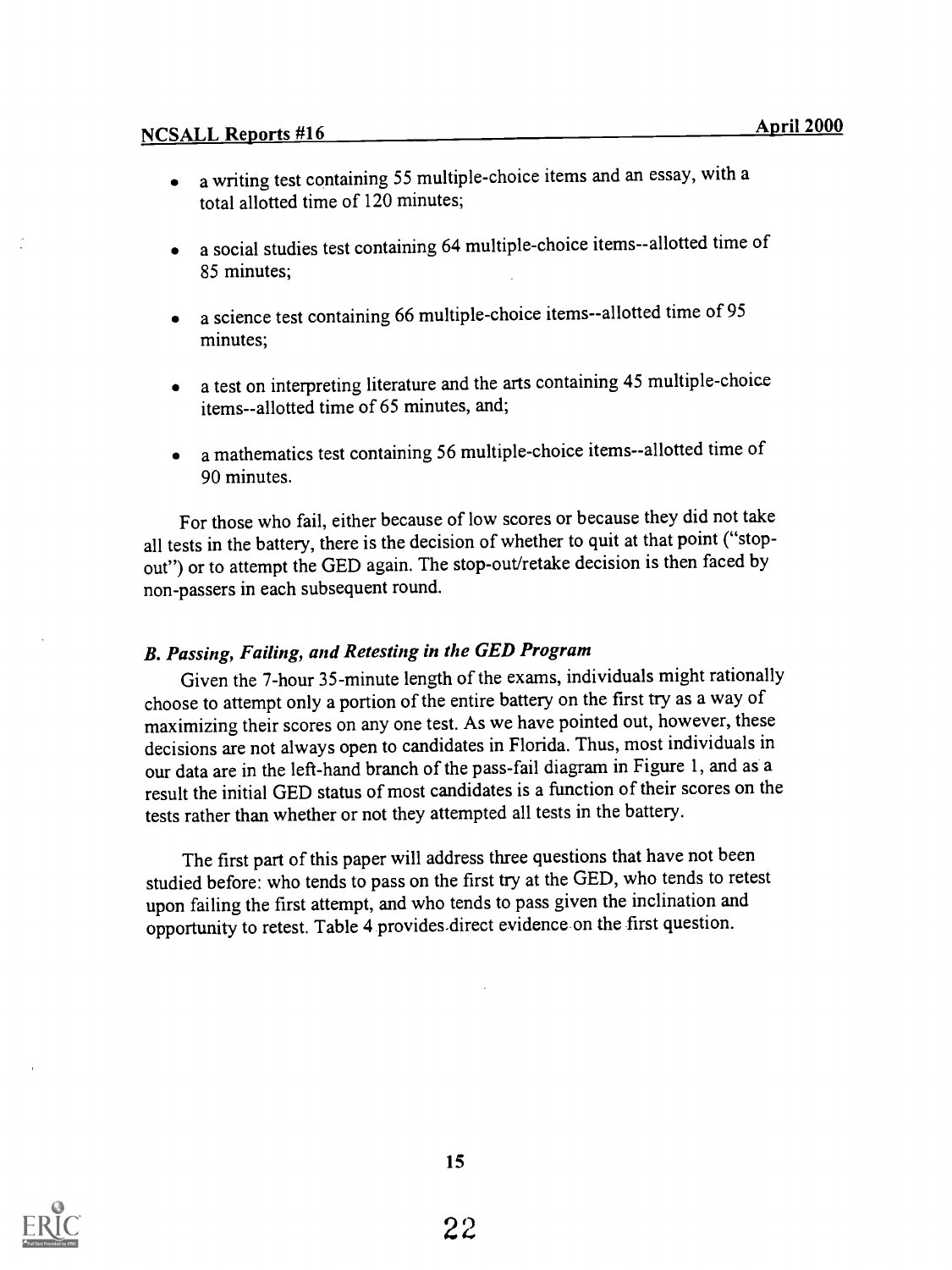# NCSALL Reports #16 April 2000

| adjacent percentages are significant at the 0.01 level). |                                                           |                       |           |   |         |   |                  |   |           |   |       |
|----------------------------------------------------------|-----------------------------------------------------------|-----------------------|-----------|---|---------|---|------------------|---|-----------|---|-------|
|                                                          |                                                           | Percentage who passed |           |   |         |   |                  |   |           |   |       |
|                                                          | Racial/Ethnic Group                                       | All ages              | $16 - 18$ |   | $19-21$ |   | Age<br>$22 - 24$ |   | $25 - 30$ |   | $30+$ |
|                                                          | Panel A: Initial pass rates                               |                       |           |   |         |   |                  |   |           |   |       |
| (1)                                                      | Whites                                                    | 77.4                  | 76.9      | * | 75.1    | ۰ | 79.7             |   | 79.3      |   | 79.1  |
| (2)                                                      | <b>Blacks</b>                                             | 46.2                  | 51.4      | ۰ | 47.1    |   | 48.5             | ٠ | 45.8      | * | 40.0  |
| (3)                                                      | Hispanics                                                 | 66.1                  | 68.7      | * | 62.1    |   | 63.6             | ۰ | 66.6      | * | 70.7  |
|                                                          | Panel B: Ultimate pass rates                              |                       |           |   |         |   |                  |   |           |   |       |
| (4)                                                      | Whites                                                    | 88.1                  | 89.3      | * | 86.8    | * | 88.6             |   | 88.0      |   | 88.6  |
| (5)                                                      | <b>Blacks</b>                                             | 66.3                  | 71.9      | ۰ | 66.8    |   | 67.1             | ۰ | 64.3      | ۰ | 57.6  |
| (6)                                                      | Hispanics                                                 | 80.4                  | 85.3      | * | 78.5    |   | 77.5             |   | 78.1      |   | 81.3  |
|                                                          | Panel C: Difference in initial and<br>ultimate pass rates |                       |           |   |         |   |                  |   |           |   |       |
|                                                          | Whites<br>Row 4 - Row 1                                   | 10.7                  | 12.4      |   | 11.7    |   | 8.9              |   | 8.7       |   | 9.0   |
|                                                          | <b>Blacks</b><br>Row 5 - Row 2                            | 20.1                  | 20.4      |   | 19.7    |   | 18.6             |   | 18.5      |   | 17.6  |
|                                                          | Hispanics<br>Row 6 - Row 3                                | 14.3                  | 16.6      |   | 16.4    |   | 13.9             |   | 11.5      |   | 10.6  |

Table 4. Percentage of candidates who passed on their initial attempt and ultimately, by racial/ethnic group and age. (\* indicates that the difference in the

Table 4 is divided into three panels. Panel A gives figures on initial passing rates by race/ethnicity and age. Panel B gives figures on final passing rates for the same groups. And for convenience, Panel C shows the differences between initial and final passing rates by racial/ethnic group and age. Within a panel, looking across a row of Table 4 gives within race/ethnicity group information about either the initial (Panel A) or the final passing rates (Panel B) of Florida dropouts by age group. Looking down any column allows for within-age-group pass rate comparisons across race/ethnicity.



BEST COPY AVAILABLE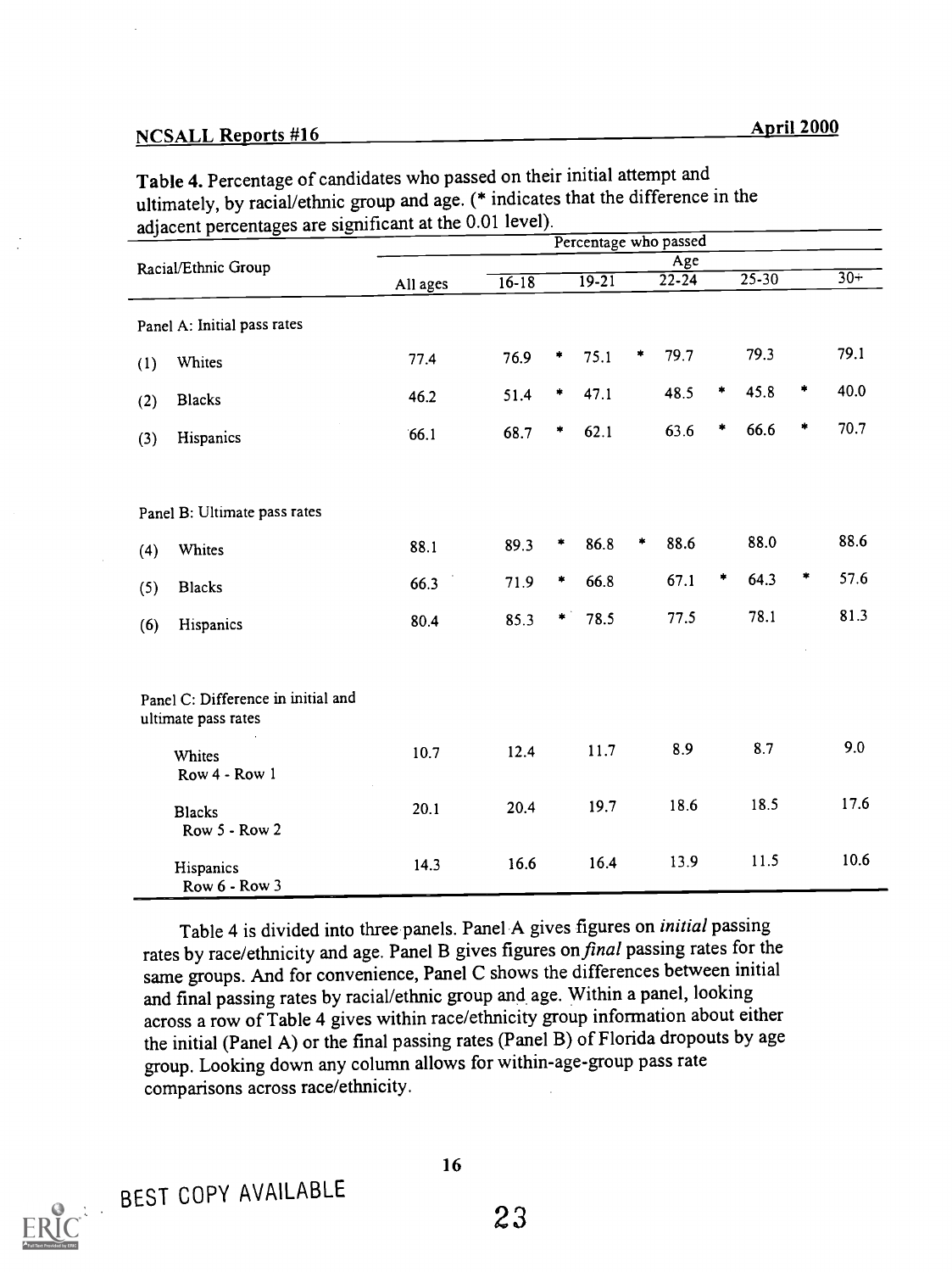# NCSALL Reports #16 April 2000

The first column in Panel A indicates that there are substantial racial/ethnic differences in initial GED passing rates in Florida.<sup>13</sup> The initial pass rates of white dropouts of all ages are 30 percentage points higher than the initial pass rates of black dropouts (77.4 percent versus 46.2 percent) and 11 percentage points higher than those of Hispanic dropouts (66.1 percent).

These initial passing percentages computed across all age groups mask interesting differences by age across the racial/ethnic groups. First, young black candidates (age 16-18) pass at a higher rate than any other age group of black GED testers (51.4 percent), while older black candidates (30+) pass at the lowest rates of all candidates, regardless of race/ethnicity (40.0 percent). For white and Hispanic testers, however, the highest initial passing rates are found among older testers. For white GED candidates, initial passing rates are highest beginning at age 22 (differences in the mean passing rates of whites age 16-18 and whites age 30+ are statistically significant at the 0.001 level). For Hispanics, however, the higher passing rates are only among the 30+ age group (differences in the mean passing rates of Hispanics age 16-18 and Hispanics age 30+ are statistically significant at the 0.01 level).

We cannot determine with these data what is generating these age by race/ethnicity patterns in GED pass rates. It could be that young black GED candidates are more skilled than are older black candidates, while the opposite is true for whites and Hispanics. It could also be that the level of test preparation is different by age for blacks versus whites and Hispanics. Whatever the cause, it is important to recognize that GED success rates are not simply functions of race/ethnicity, but that there are also age by race/ethnicity interactions, a fact that GED program providers should consider.

An examination of the entries in Panel B indicate that all racial/ethnic-age groups improved their passing rates as a result of retesting. However, blacks made the most substantial gains. Computed over all age groups, the opportunity to retest allowed blacks to reduce the initial white-black passing rate gap by one-third. The ultimate passing differences between blacks and whites is about 22 points (Panel B), as opposed to the 30 percentage point white-black initial passing rate gap (Panel A). Hispanic testers closed the white-Hispanic initial passing gap from 11 percentage points to 8 percentage points with retesting.

The fact that all groups improved considerably between initial testing and final results after retesting is made clear in Panel C, which simply shows final minus initial passing rates. Comparing the row entries in Panel C reemphasizes



There are essentially no gender differences in first or ultimate pass rates in the Florida data.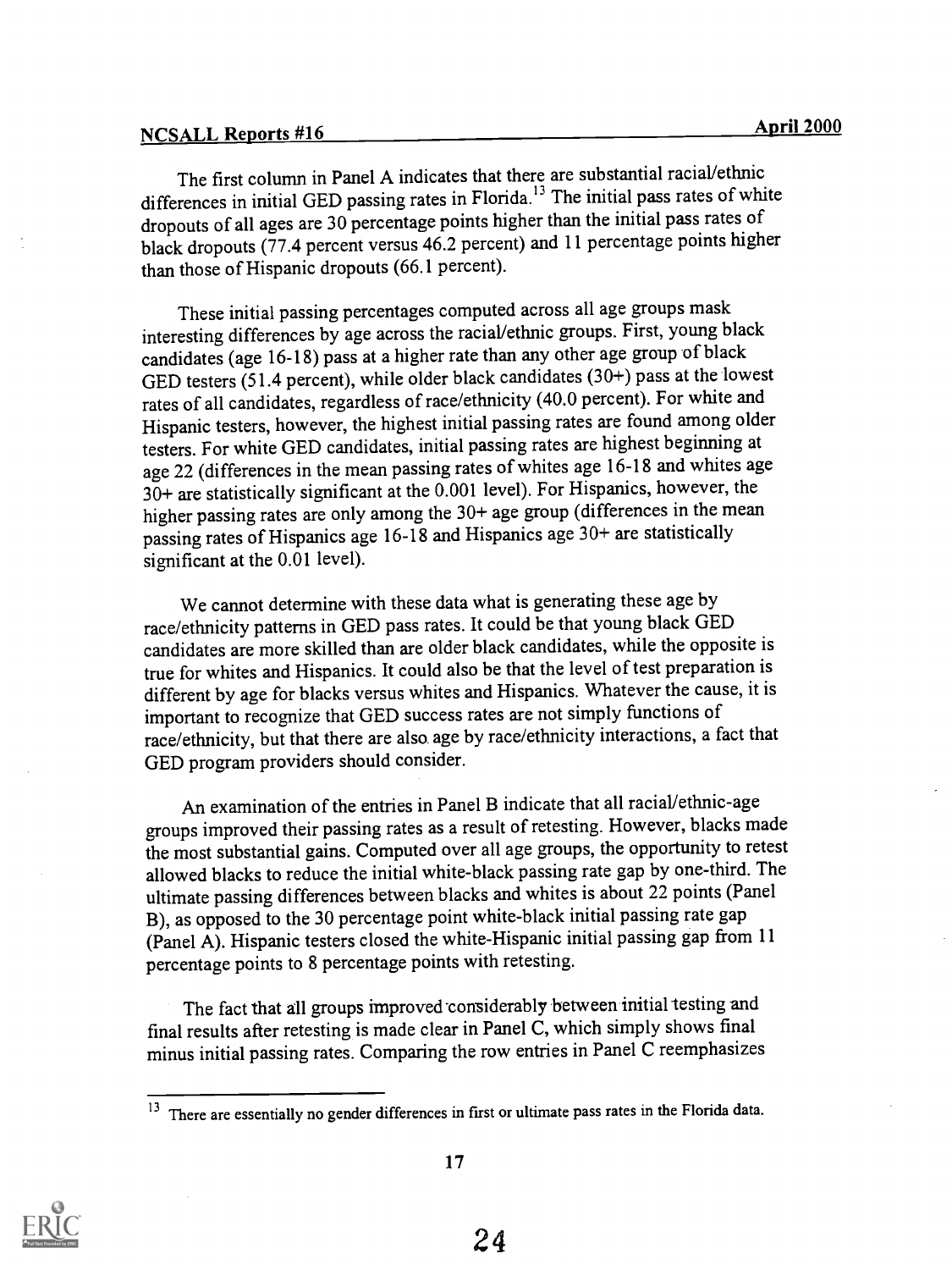# <u>NCSALL Reports #16 April 2000</u>

the extent to which black GED candidates benefited from retesting, especially relative to white dropouts.

Table 5 helps to explain some of the racial/ethnic differences in the transition from initial to ultimate pass rates. Given initial pass rates, there are two factors that determine ultimate pass rates: the proportion of first-attempt failers who choose to retest and the proportion of these candidates who ultimately pass. The two panels in Table 5 address these two issues.

The first column in Panel A of Table 5 shows that relative to black and Hispanic dropouts, a higher percentage of the white GED candidates who initially failed the GED retested at least once within three years of their initial attempt. For all racial/ethnic groups it was the youngest GED candidates, those who were 16- 18 years of age on their initial test date, who tended to reattempt the GED at the highest rates.

Panel B of Table 5 shows that not only did white candidates tend to retest at higher rates, their pass rates were also higher, conditional upon retesting. However, both black and Hispanic GED candidates substantially closed the passing rate gap with whites as compared to the group passing rate differences on the initial attempt. For example, we saw earlier that the percentage of blacks who passed on the initial attempt was about 30 percentage points lower than the percentage of whites who passed on the first try. The first column of Table 5 shows that among retesters, however, the black-white gap was only 11 percentage points (60 versus 71). Meanwhile, the Hispanic passing rate upon reattempt was nearly identical to that for white retesters.

The passing rates of white and Hispanic candidates who retested (Panel B of Table 5) tended to be higher than the passing rates of black retesters. However, since the initial failing rates were so much higher for black candidates (see Table 4) their retesting and passing rates conditional upon retesting still meant that they made up considerable ground in GED acquisition rates. It is notable that the retesting rates for all groups were highest among the youngest GED candidates, and that the passing rates upon retesting also tended to be higher for the 16-18 year-old age group.

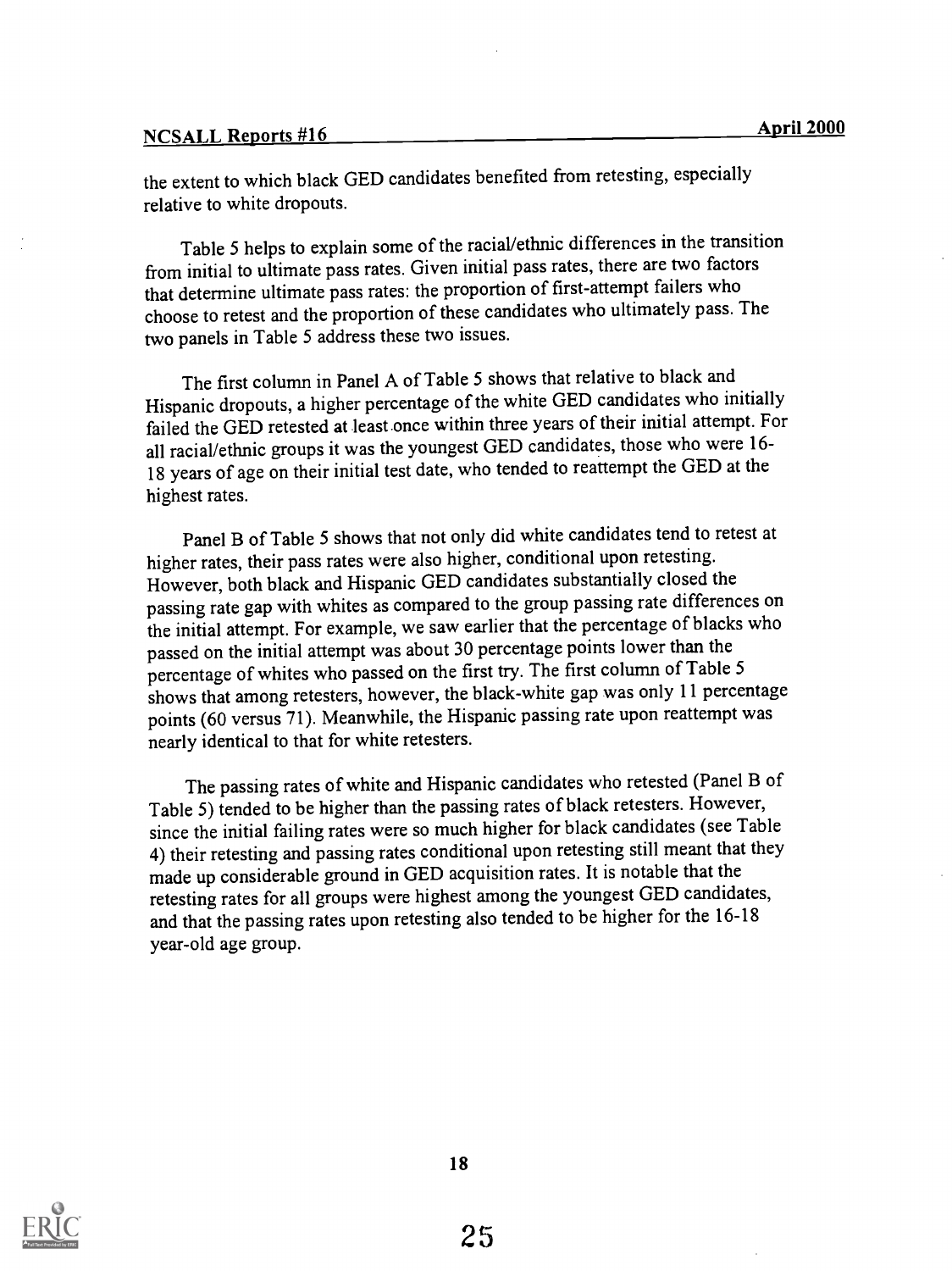# NCSALL Reports #16 April 2000

Table 5. (1) Proportion of candidates who retest within three years after a failing first attempt, and (2) the proportion of candidates who pass conditional upon making at least one attempt after a failing first attempt. (\* indicates that the difference in the adjacent percentages are significant at the  $0.01$  level,  $\sim$  at the 0.10 level).

|               |                                             |           |           |           |                          | Age  |           |      |                                                                                                          |       |
|---------------|---------------------------------------------|-----------|-----------|-----------|--------------------------|------|-----------|------|----------------------------------------------------------------------------------------------------------|-------|
|               | All ages                                    | $16 - 18$ |           | $19 - 21$ |                          |      |           |      |                                                                                                          | $30+$ |
|               |                                             |           |           |           |                          |      |           |      |                                                                                                          |       |
| Whites        | 65.4                                        | 71.9      | ٠         | 65.3      | *                        | 60.8 |           | 59.9 |                                                                                                          | 61.4  |
| <b>Blacks</b> | 58.7                                        | 65.0      | ٠         | 61.5      | *                        | 56.5 |           | 56.1 |                                                                                                          | 54.1  |
| Hispanics     | 59.9                                        | 70.2      | *         | 61.5      | ٠                        | 54.7 |           | 51.7 | $\tilde{}$                                                                                               | 54.8  |
|               |                                             |           |           |           |                          |      |           |      |                                                                                                          |       |
|               |                                             |           |           |           |                          |      |           |      |                                                                                                          |       |
| Whites        | 71.3                                        | 73.9      | *         | 71.0      |                          | 71.0 |           | 69.2 |                                                                                                          | 68.6  |
| <b>Blacks</b> | 59.9                                        | 64.5      | *         | 59.7      | $\overline{\phantom{a}}$ | 63.3 | *         | 60.8 | ۰                                                                                                        | 53.9  |
| Hispanics     | 69.7                                        | 75.0      | $\bullet$ | 69.7      |                          | 69.4 |           | 65.7 |                                                                                                          | 64.8  |
|               | Racial/Ethnic Group<br>Panel A:<br>Panel B: |           |           |           |                          |      | $22 - 24$ |      | Percentage of initial failers who retested<br>$25 - 30$<br>Percentage of retesters who ultimately passed |       |

Our data do not allow us to determine how many times on average these retesters attempted the GED. The Florida data only have information on the initial and the final attempt. However, we can determine the length of time between a candidate's first and last attempts. The time between attempts is somewhat conditioned by state regulations. In Florida, individuals may retest

...at the discretion of the local Chief [GED] Examiner. After the second testing they are eligible to retake the test if they have made an overall minimum standard score of 215 [total on the five tests] and have achieved a standard score of at least 40 on three (3) or more of the tests. Any candidate who fails to achieve this standard after the second testing is not eligible to retest for six (6) months. (GED Testing Service 1991)

Figure 2 shows the distribution of time between attempts for white, black, and Hispanic retesters.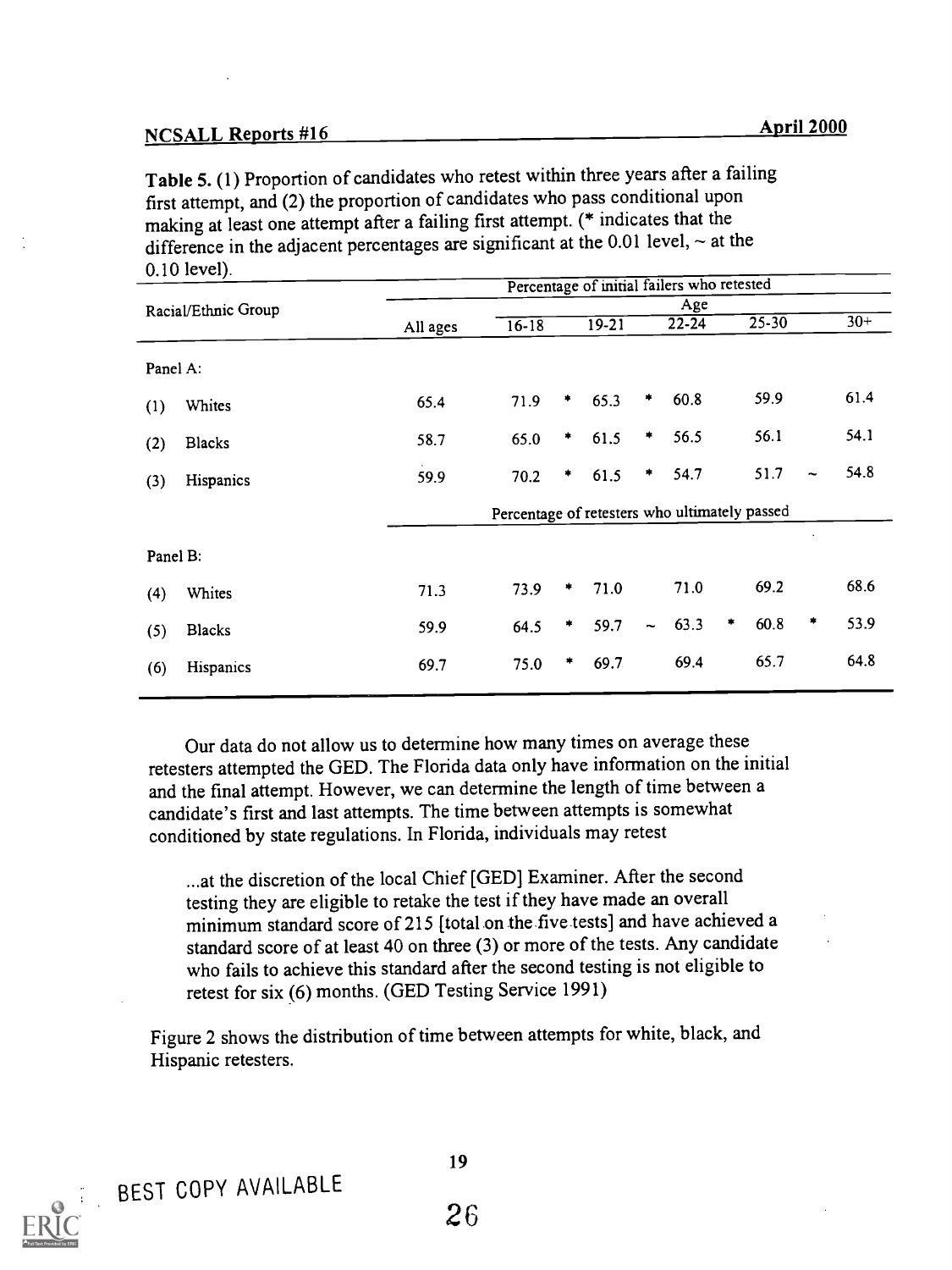

Figure 2. Distributions by race/ethnicity of months between initial and final attempt for initial failers who retested at least once within three years.

Months between initial and final attempt

From Figure 2 we see that the highest percentage of retesters, regardless of race/ethnicity, made their final attempt within two months of their initial attempt.14 Conversations with officials in Florida suggest that the high percentage of failing candidates who retest within two months is because this is about how long it takes to grade the exams, do the paper work, and inform the candidates of their scores (Posco, 1999). While the mean time between first and last attempt is about one year for all groups, the median time is six months for white, seven months for blacks, and eight months for Hispanic retesters. We found little difference across age groups in the time between test attempts.



<sup>&</sup>lt;sup>14</sup> These graphs look a little different if they are conditioned on whether or not the candidate failed or passed on their final attempt.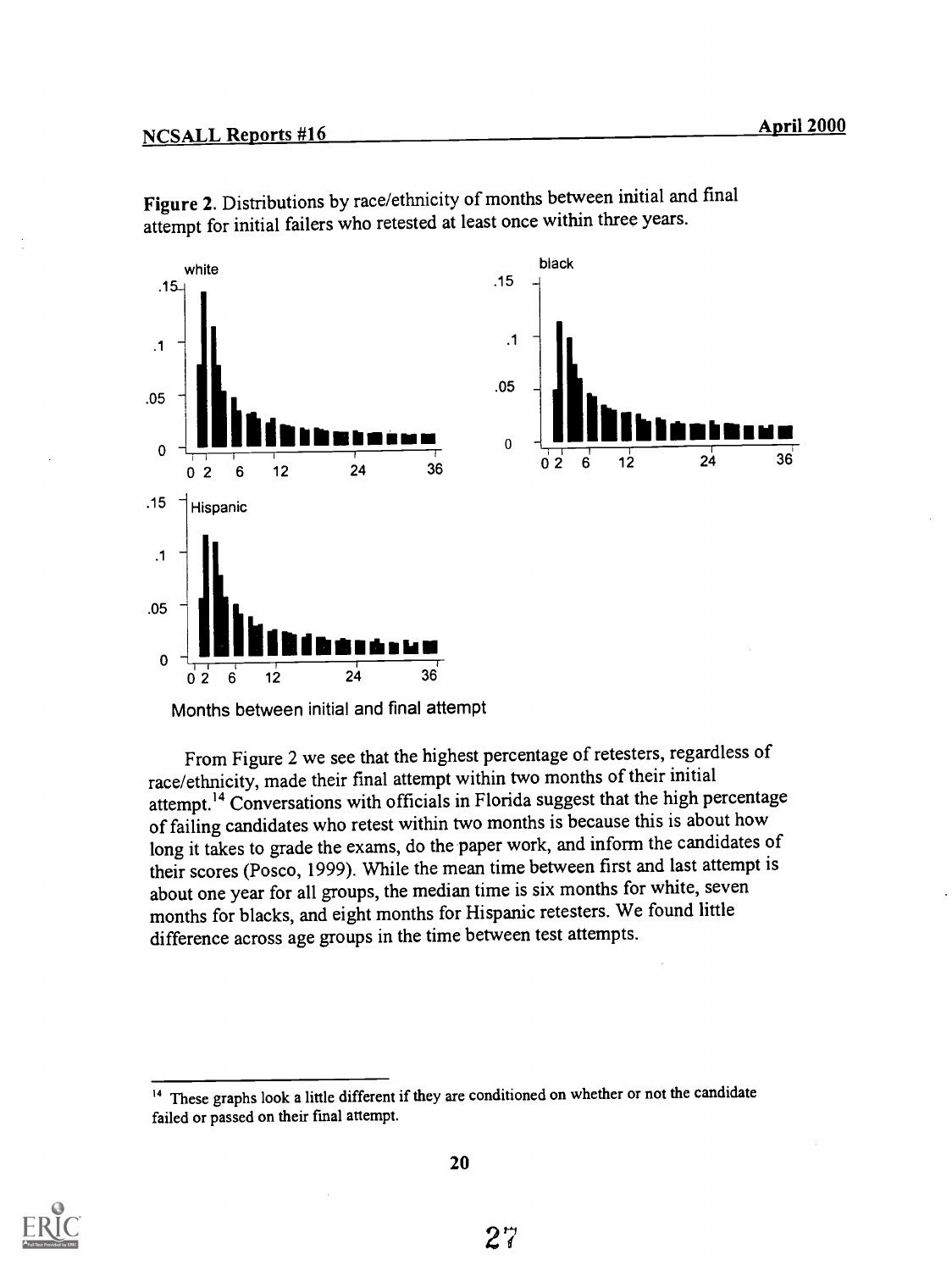## Section V. Which Tests Prove to be the Highest Hurdles for GED Candidates?

Using a sample of GED candidates, an earlier study conducted by the GED Testing Service shows that the math and writing tests tend to be the tests on which GED candidates score the lowest (Baldwin 1992). This suggests that these tests might be the highest hurdles for GED candidates. While suggestive, however, this earlier study does not lead to definitive conclusions regarding which of the five subject areas of the GED exams—math, literature, writing, social studies, and science—prove to be the highest hurdles. Neither does the earlier study provide information on whether different demographic subgroups have relatively more difficulty with different tests in the GED battery. We can use the Florida data to get at these questions.

As a first step in examining which tests are important determinants of who does or does not obtain a GED, we examine the role played by the Florida passing standards itself. In Florida, as is true in most states, the GED passing standard is a function of an individual's mean score computed over the five tests in the GED battery and their minimum score out of all tests in the battery. Over the period spanned by our data, Florida required a mean score of at least 45 and a minimum score of at least 40. Thus, an individual could fail to obtain a GED either because (1) their minimum score was too low, (2) their mean score was too low, (3) both scores were too low, or (4) they never completed all five tests in the battery.

Table 6 shows the distributions across these results for (1) those who failed on their initial attempt and (2) those who failed on their final attempt, conditional upon retesting at least once.

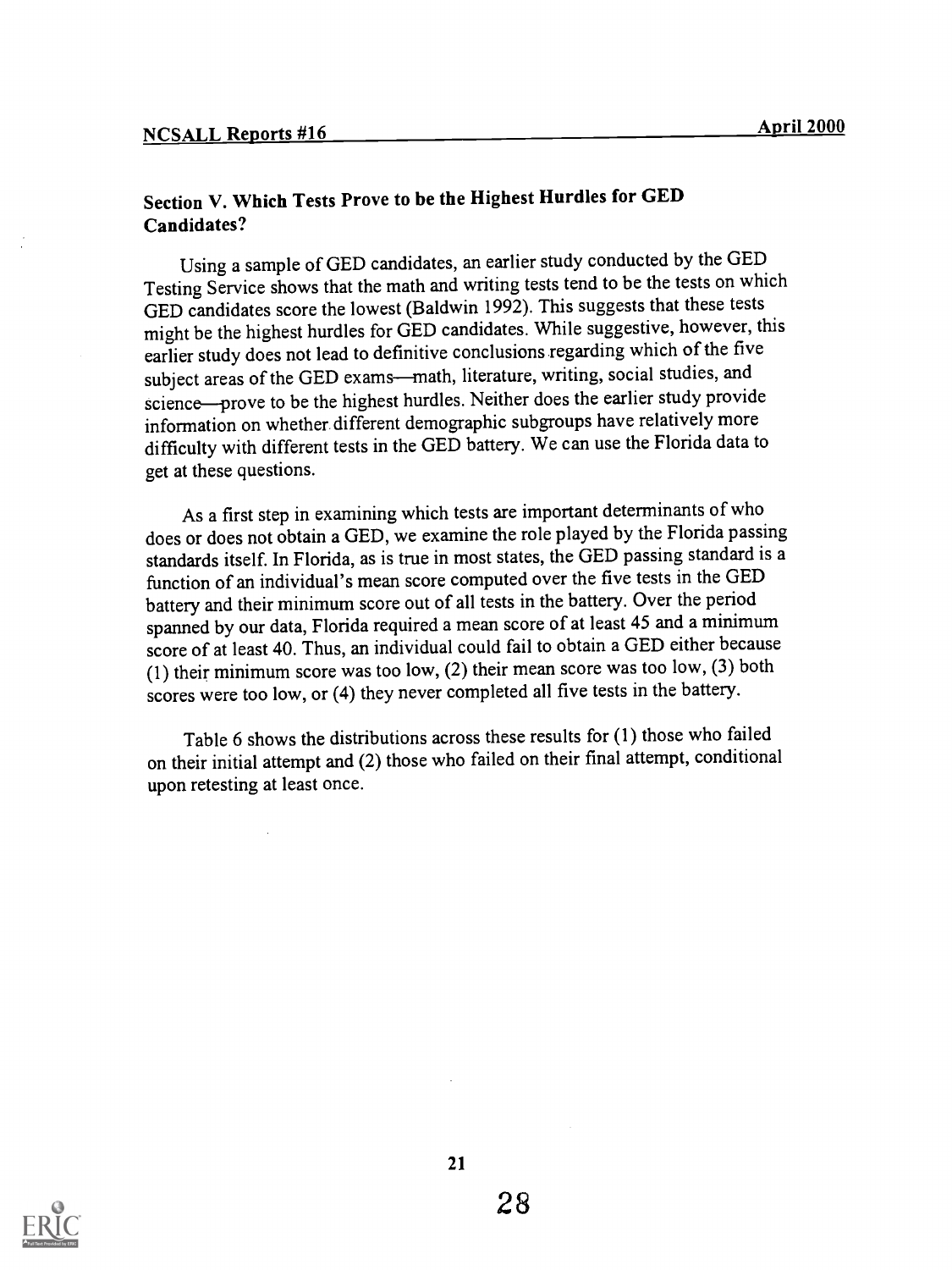| Percentage distribution |                       |  |  |  |  |
|-------------------------|-----------------------|--|--|--|--|
| 1st failing attempt     | Final failing attempt |  |  |  |  |
|                         |                       |  |  |  |  |
| 14.0                    | 7.3                   |  |  |  |  |
|                         | 39.1                  |  |  |  |  |
|                         |                       |  |  |  |  |
|                         |                       |  |  |  |  |
| 56.7                    | 50.4                  |  |  |  |  |
|                         | 3.3                   |  |  |  |  |
|                         | 16.6<br>12.7          |  |  |  |  |

Table 6. Proportion of candidates in Florida who fail as a result of (1) low minimum scores, (2) low mean scores, (3) both low minimum and low mean score, or (4) failure to complete the battery.

 $=$ 

Most individuals fail because they can neither meet the minimum score nor the mean score requirements, and this is regardless of the first or initial attempt. However, among individuals who can meet one but not the other of these hurdles, there are substantial differences between initial and final failing attempts. Among those who fail on their first attempt, only slightly more do so because they cannot score at least a 45 mean score versus those who fail because they cannot score at least a 40 minimum score (16.6 percent versus 14 percent). However, among those who retry, but still fail, a much higher percentage are unable to meet the mean relative to failure to meet the minimum score requirement (39.1 percent versus 7.3 percent). Note also, that the percentage who fail because they have not finished the battery drops considerably from first to final attempt, as we would expect.

In results not detailed here, we find that the only patterns by race/ethnicity in "reasons for failing" is that relative to blacks and Hispanics, a higher percentage of whites tend to fail because they can meet the mean requirement, but cannot meet the minimum score requirement. Likewise, we find that the only differences by age are that higher percentages of older white and Hispanic testers are able to meet the mean, but fail the minimum score requirement, relative to black testers. There are only small gender differences in reasons for failing.

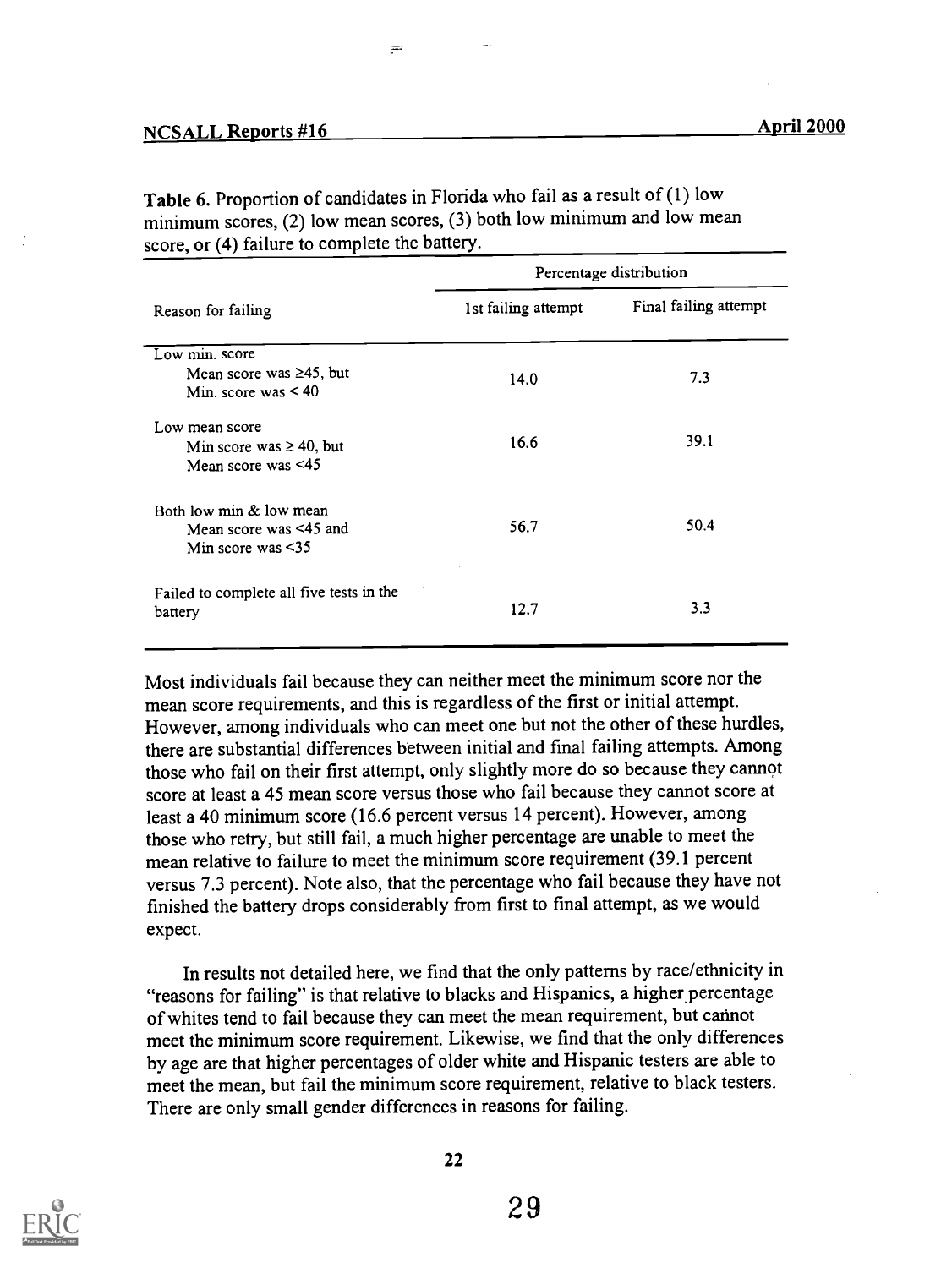We turn now to an examination of the individual tests, seeking to determine which are the highest hurdles for candidates who failed to ever achieve a GED, and how the answer might vary by demographic group. Table 7 gives information from the Florida data on the lowest scores of failing GED candidates in that state. The first row of the table shows that among all failing GED candidates, the lowest test scores tend to be on either the math or the writing exams (34 and 23 percent respectively).<sup>15</sup> Closer examination of the data reveals substantial gender differences among the failing Florida candidates regarding which tests proved the greatest barrier to passing.

The second row of Table 7 shows that the greatest percentage of males who failed had a lowest score on their writing test (31 percent). The third row indicates that the lowest score for failing females occurred on their math test (44 percent). While not shown in Table 7, we find that for females, these effects tend to get larger with age. For example, 38.7 percent of the females age 16-18 who failed had a lowest score on their math exams. For failing females age 30+, however, that figure is 47.9. Fully 50 percent of the white females in the 30+ age group who failed their GED had a lowest score on their math exams. We did not find similar age effects among unsuccessful male candidates.



<sup>&</sup>lt;sup>15</sup> Our examination of the data indicate that either math or writing or both were the lowest test scores for the great majority of individuals whose lowest scores occurred on two or more tests (the last column in Table 7).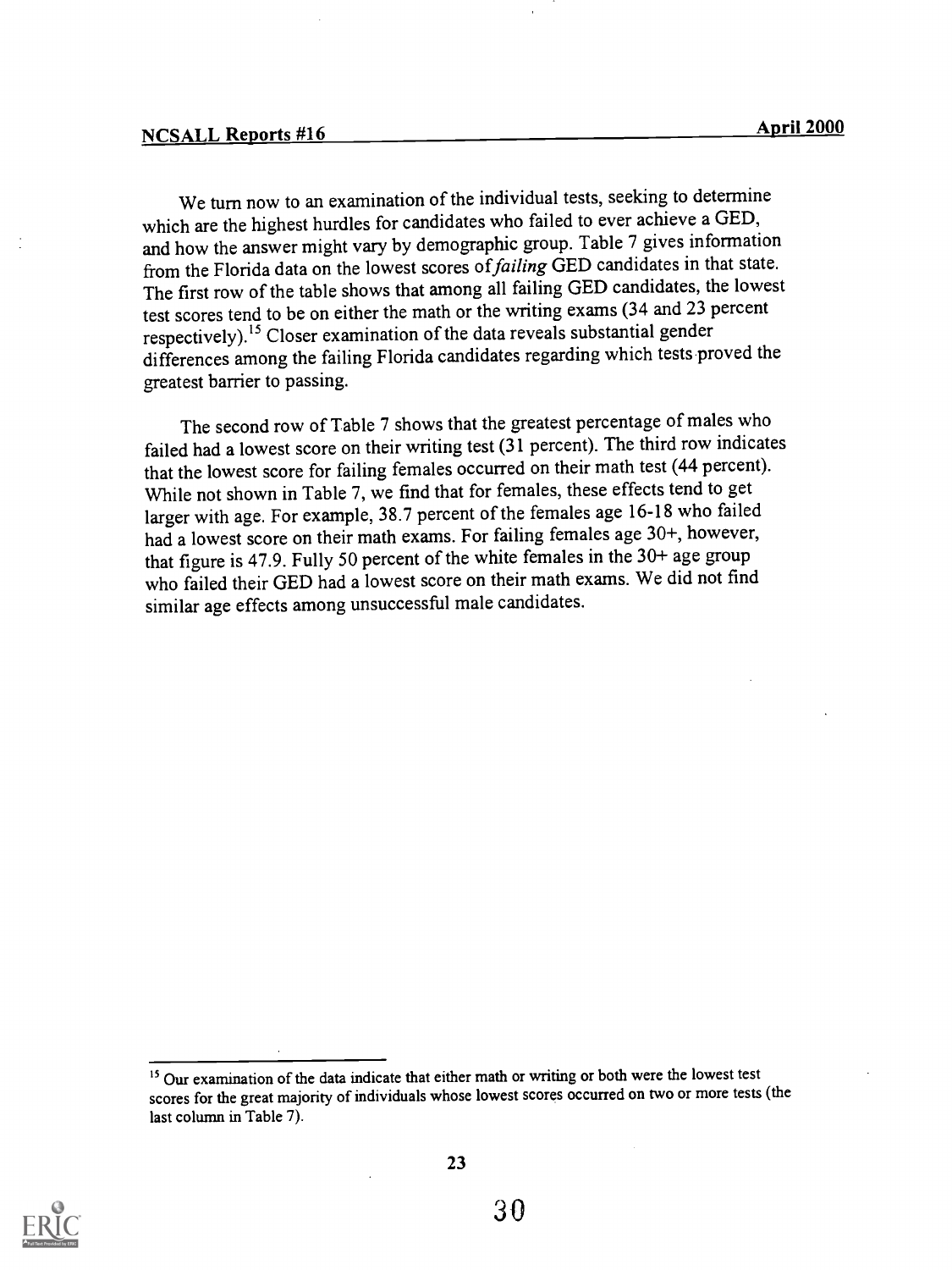|                  |      | Test that was the lowest score |                   |                |                  |                                          |  |  |
|------------------|------|--------------------------------|-------------------|----------------|------------------|------------------------------------------|--|--|
| Group            | Math | Literature                     | Writing           | Social Studies | Science          | Multiple tests<br>with same<br>low score |  |  |
| $\overline{All}$ | 33.5 | 16.4                           | $\overline{22.8}$ | 8.8            | $\overline{6.1}$ | 12.5                                     |  |  |
| Males            | 23.5 | 19.6                           | 31.3              | 8.9            | 5.1              | 11.7                                     |  |  |
| Females          | 43.6 | 13.1                           | 14.2              | 8.7            | 7.1              | 13.3                                     |  |  |
| Whites           | 35.4 | 14.6                           | 24.6              | 8.7            | 4.7              | 12.1                                     |  |  |
| <b>Blacks</b>    | 34.6 | 16.3                           | 20.0              | 9.1            | 7.1              | 13.0                                     |  |  |
| Hispanics        | 28.5 | 19.2                           | 23.4              | 8.7            | 7.6              | 12.7                                     |  |  |
| Other            | 24.9 | 24.4                           | 24.7              | 8.1            | 6.4              | 11.5                                     |  |  |

Table 7. Lowest score distributions for candidates who failed to attain a GED, by demographic group.

The bottom part of the table shows that there are no racial/ethnic patterns as pronounced as the gender patterns in lowest test score. We do note that a higher percentage of Hispanics tend to have lowest scores on either the literature or the writing exams, relative to the other race/ethnicity groups.

#### VI. Summary and Implications

The evidence from the GED examination system in Florida indicates that the details of examination systems matter. In particular, a mathematics examination tends to pose particular obstacles for females and a writing examination for males. To the extent that adult education practitioners do not currently take these differences into account, GED pass rates could possibly be improved if more gender specific instruction were provided in adult education classes. The lesson for state-based examination systems is that, depending on the design of the examination system (e.g., how different subject areas are weighted in computing the "passing score") potential gender differences by subject may affect success rates by gender.

The GED testing experience also documents the critical role of the re-testing option. Without this option, not only would the number of test takers who received the credential in Florida have been 13 percentage points lower (70 versus

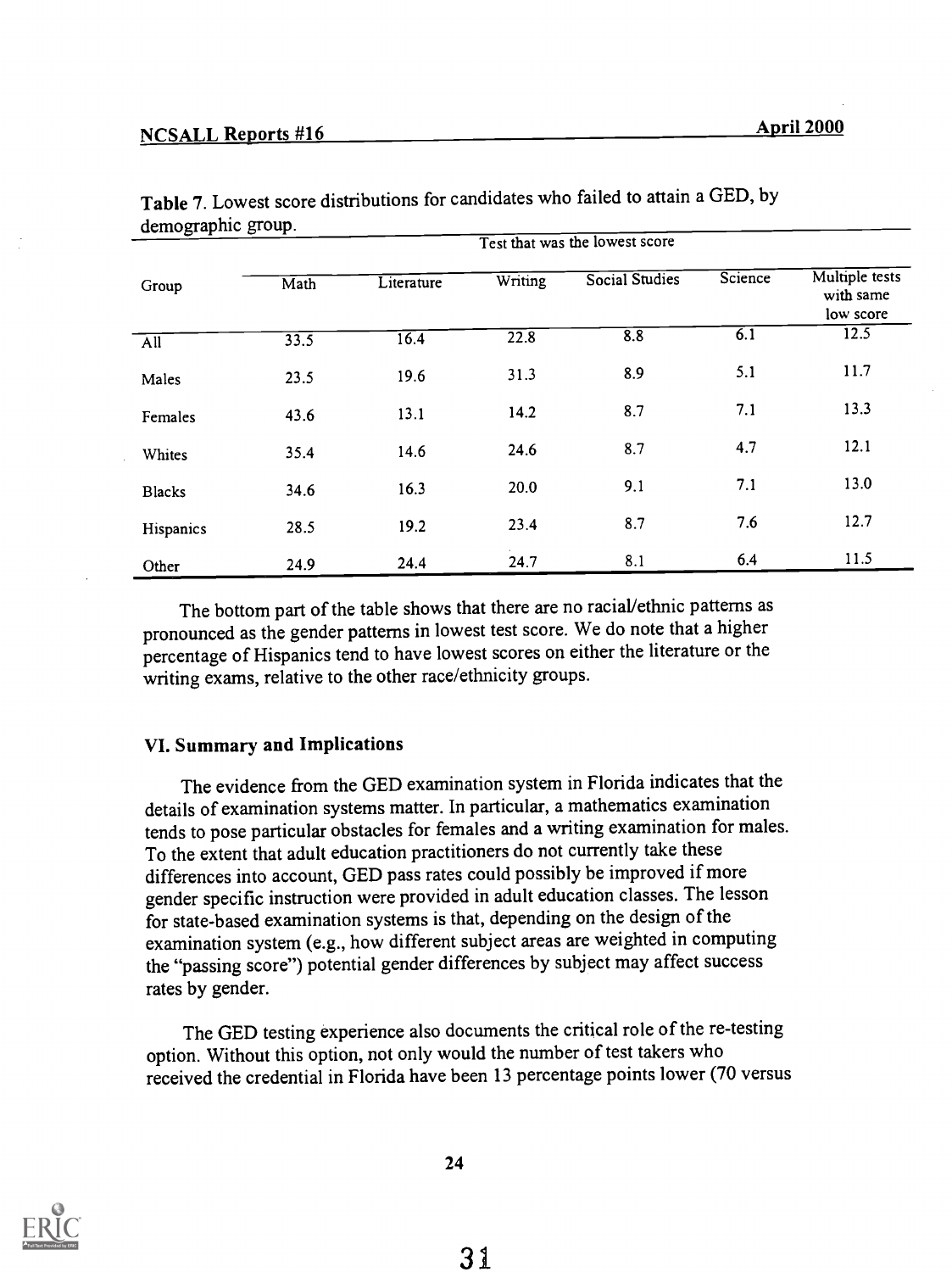# NCSALL Reports #16 April 2000

83 percent overall pass rates), the gap between the success rate of white test takers and that of test takers of color would have been considerably larger.

We close by posing two potential concerns associated with any credentialing system that incorporates retesting. First, some attention should be given to the role of "false positive" credentialing. As Millman (1989) has shown, in an environment that allows retesting, some portion of individuals whose "true" skills lie below a given passing threshold will be able to capitalize on chance to achieve a passing score. That is, through repeated attempts, some individuals who should not pass will pass solely because of "random" high scores on repeated attempts. Since the GED system allows essentially unlimited retesting, this may be of some concern. Second, even if we thought that false positive certification was a minor problem in an examination system, it may be that upon repeated testing, individuals become "test wise." The scores of some retesters improve because they have learned better test taking techniques, not because they have increased their skills. Of course this argument assumes that individuals' "true" skills were measured on the first test. It might be that individuals score lower than their true skills on the first test because of "test anxiety" or unfamiliarity with the GED testing format. In this case, we may actually be more accurately measuring true skills with subsequent tests

More so than many other developed countries, our education system has traditionally been one of second chances. In this spirit, the opportunity to retest seems a natural component of a "high stakes" examination system. As a part of this second chance philosophy, we want to believe that individuals succeed on retests because they have increased their skills between attempts. To the extent that higher subsequent scores are not the result of increased skills, but rather a function of Millman's "false positive" hypothesis or of adaptation to the test, retesting in a high stakes credentialing system may not always achieve desired ends. However, until further research can determine whether either of these potentially undesirable outcomes is a substantial problem associated with the GED, we have shown that the opportunity to retest is an important "second chance" component of the GED system. Given this result, it is likely that retesting, where allowed, would play an equally important role in other examination systems.

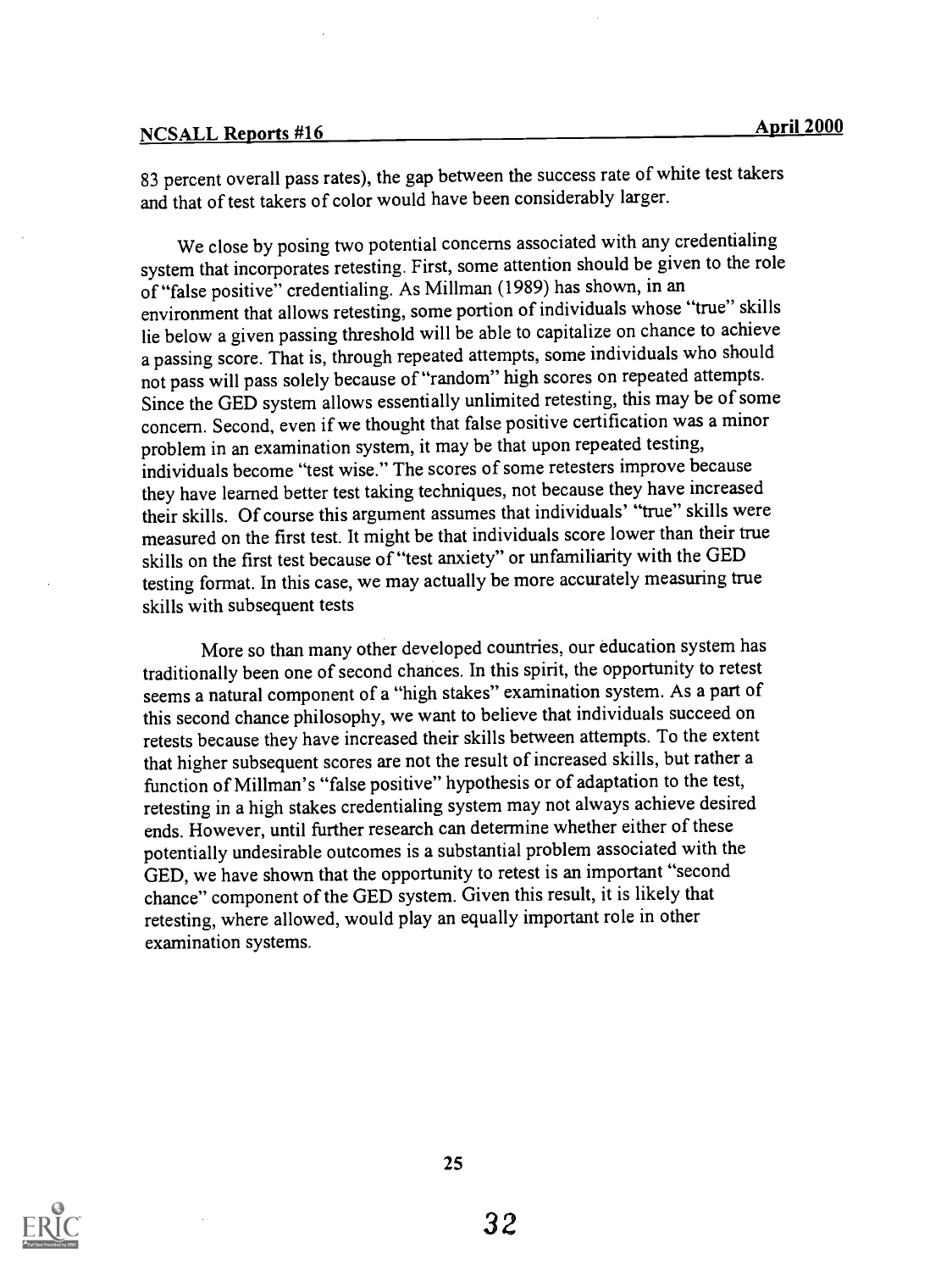#### References

- Baldwin, Janet. GED Test Performance of Adult Examinees and High School Seniors. Washington, D.C.: GED Testing Service of the American Council on Education, 1992, 5.
- Bos, Johannes M. "The Labor Market Value of Remedial Education: Evidence from Time Series Data on an Experimental Program for School Dropouts." Unpublished Ph.D. dissertation, The Robert F. Wagner School of Public Service, New York University, 1995.
- Cameron, Steve V. "Assessing High School Certification for Women Who Dropout." Working Paper, Department of Economics, University of Chicago, 1992.
- Cameron, Steve V., and James J. Heckman. "Determinants of Young Male School and Training Choices." In Skill Formation by the Private Sector: International Comparisons, ed. Lisa M. Lynch. Chicago: University of Chicago Press, 1993a.
- Cameron, Stephen V., and James J. Heckman. "The Nonequivalence of High School Equivalents." Journal of Labor Economics 11, no. 1 (1993b): 1-47.
- Cao, Jian, Ernst W. Stromsdorfer, and Gregory Weeks. "The Human Capital Effect of the GED on Low Income Women." Journal of Human Resources 31, no. 1 (1996): 206-228.
- Cave, George, and Johannes Bos. The Value of a GED in a Choice-Based Experimental Sample. New York: Manpower Demonstration Research Corporation, 1994. Paper presented at the 106th Annual Meeting of the American Economic Association, Boston.
- Garet, Michael S., Zhongren Jing, and Mark Kutner. The Labor Market Effects of Completing the GED: Asking the Right Questions. Washington, D.C.: American Institutes for Research, 1995.
- GED Testing Service. "GED Examiner's Manual." Washington, D.C.: American Council on Education, 1991.
- Johnson, Mark, and Thomas Valentine. Outcomes of GED Graduation: An Annotated Bibliography of Research Reports. Athens, Georgia: University of Georgia, 1992.

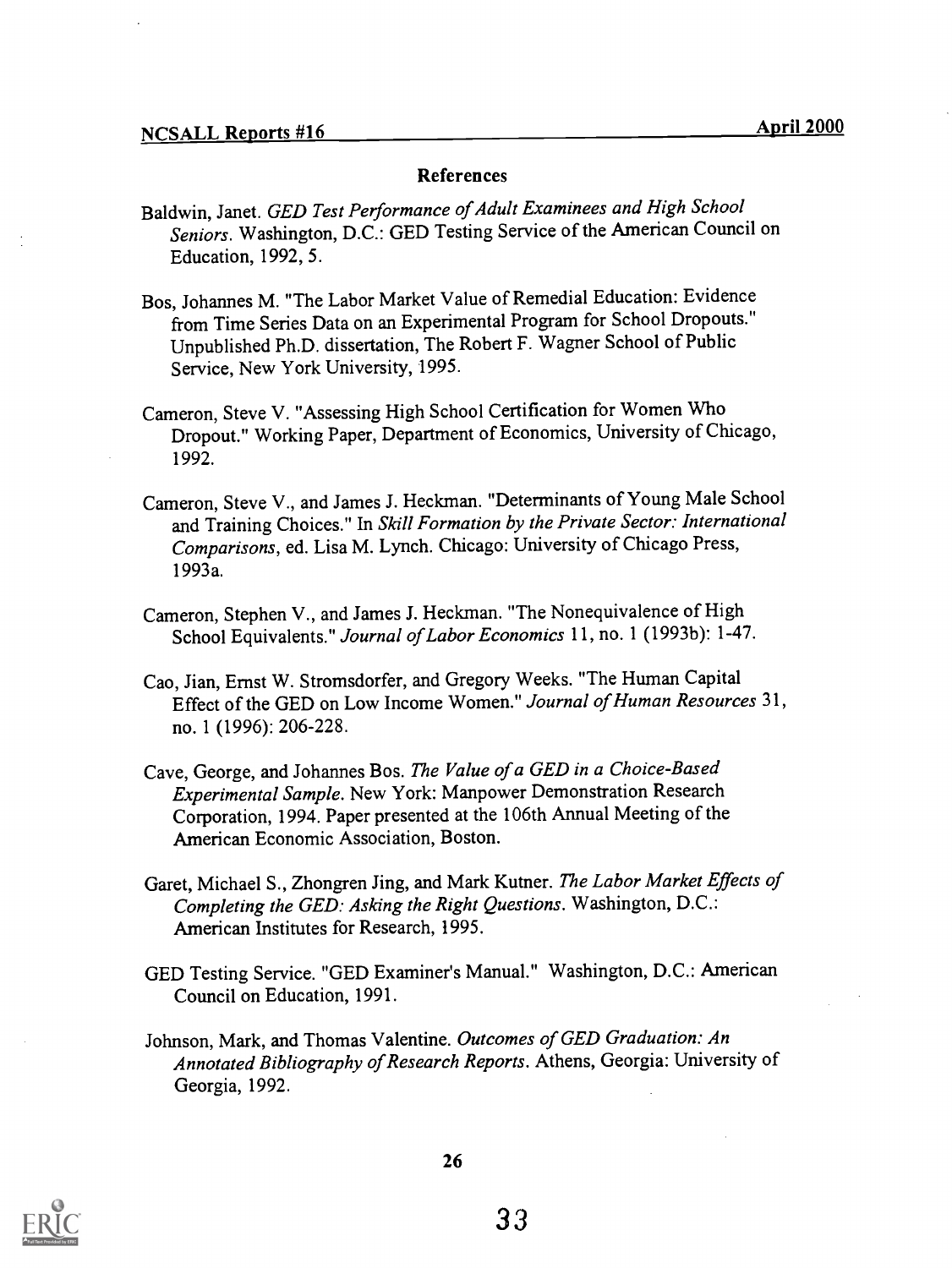- Maloney, Tim. "Estimating the Returns to a Secondary Education for Female Dropouts." Working Paper No. 100, Department of Economics, University of Auckland, 1992.
- Millman, Jason. "If at First You Don't Succeed: Setting Passing Scores When More than One Attempt Is Permitted." Educational Researcher 18, no. 6 (1989): 5-9.
- Murnane, Richard J., John B. Willett, and Katherine P. Boudett. "Do High School Dropouts Benefit from Obtaining a GED?" Educational Evaluation and Policy Analysis 17, no. 2 (1995): 133-147.
- Murnane, Richard J., John B. Willett, and Kathryn Parker Boudett. "Do Male Dropouts Benefit from Obtaining a GED, Post-Secondary Education and Training?" Evaluation Review 23, no. 5 (October 1999): 475-502.
- Murnane, Richard J., John B. Willett, and John H. Tyler. "Who Benefits from a GED? Evidence from High School and Beyond." The Review of Economics and Statistics 82, Issue 1 (February 2000): 23-37.
- Passmore, David L. Employment of Young GED Recipients. Washington, D.C.: American Council on Education, 1987, 14.
- Posco, Bob, Adult Education Section of the Florida State Department of Education, Personal Communication. , 1999.
- Reder, Steve. The Nature and Impact of GED Training in Oregon. Portland, Oregon: Northwest Regional Education Laboratory, 1994.
- Sum, Andrew. Literacy in the Labor Force: Results from the National Adult Literacy Survey. Washington, D.C.: National Center for the Educational Statistics, 1996.
- Tyler, John H., Richard J. Murnane, and John B. Willett. "Estimating the Labor Market Signaling Value of the GED." The Quarterly Journal of Economics 115, no.2.(1999): 431-468.
- U.S. Department of Education. Dropout'Rates in the United States: 1996. Washington, DC: National Center for Education Statistics, 1997. NCES 98- 250, by Marilyn M. McMillen and Phillip Kaufman.

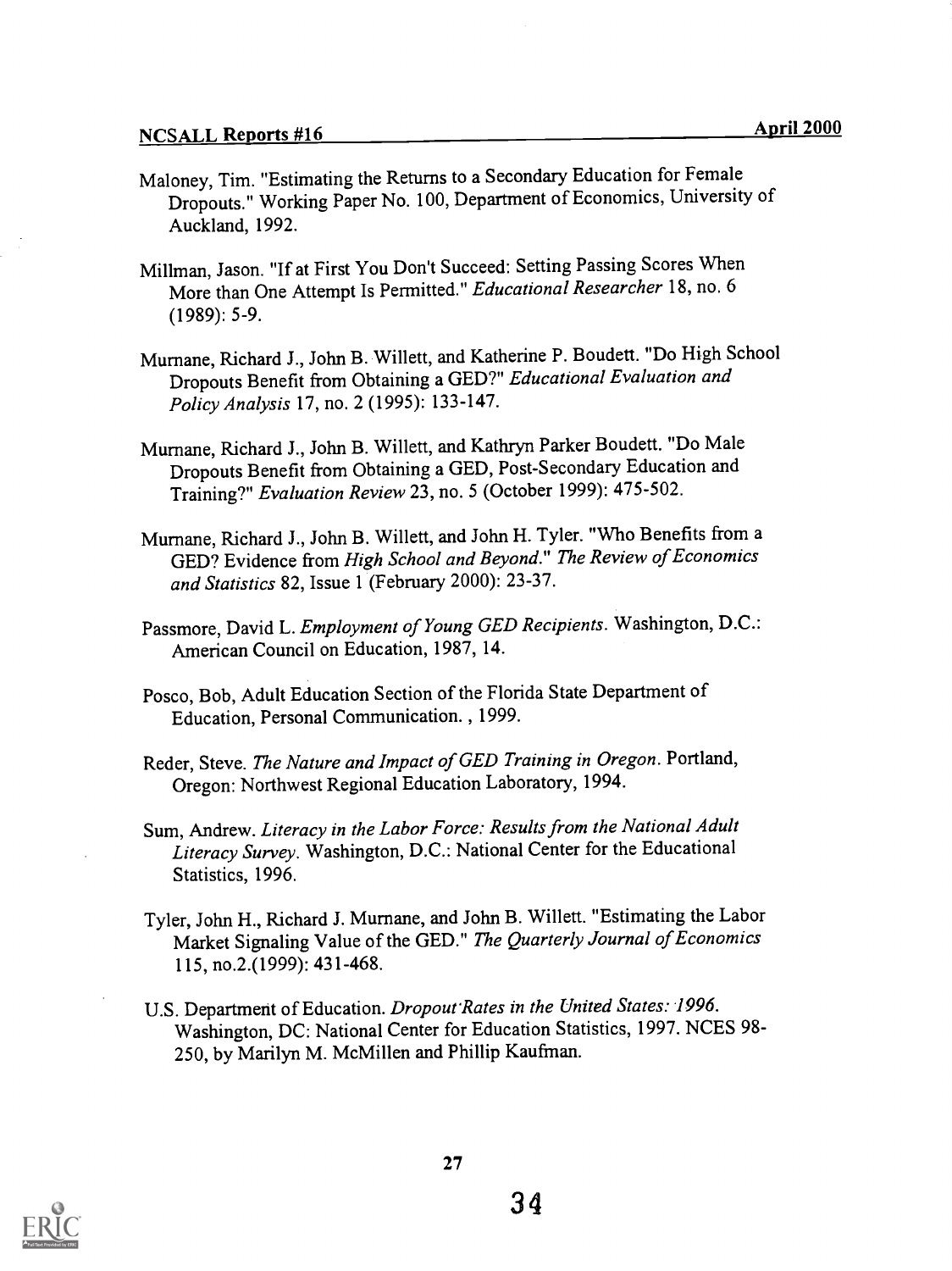

# National Center for the Study of Adult Learning and Literacy

#### The Mission of NCSALL

The National Center for the Study of Adult Learning and Literacy (NCSALL) will pursue basic and applied research in the field of adult basic education, build partnerships between researchers and practitioners, disseminate research and best practices to practitioners. scholars and policymakers. and work with the field to develop a comprehensive research agenda.

NCSALL is a collaborative effort between the Harvard Graduate School of Education and World Education. The Center for Literacy Studies at The University of Tennessee. Rutgers University. and Portland State University are NCSALL's partners. NCSALL is funded by the U.S. Department of Education through its Office of Educational Research and Improvement (OERI) and OERI's National Institute for Postsecondary Education, Libraries, and Lifelong Learning.

#### NCSALL's Research Projects

The goal of NCSALL's research is to provide information that is used to improve practice in programs that offer adult basic education, English to Speakers of Other Lanuuages. and adult secondary education services. In pursuit of this goal, NCSALL has undertaken research projects in four areas: (1) learner motivation, (2) classroom practice and the teaching/learning interaction, (3) staff development, and (4) assessment.

#### Dissemination Initiative

NCSALL's dissemination initiative focuses on ensuring that the results of research reach practitioners. administrators, policymakers. and scholars of adult education. NCSALL publishes a quarterly magazine entitled *Focus on Basics*; an annual scholarly review of major issues, current research and best practices entitled Review of Adult Learning and Literacy: and periodic research reports and articles entitled NCSALL Reports and NCSALL Occasional Papers. In addition, NCSALL sponsors the Practitioner Dissemination and Research Network. designed to link practitioners and researchers and to help practitioners apply findings from research in their classrooms and programs. NCSALL also has a web site:

http://gseweb.harvard.edu/~ncsall

For more information about NCSALL. please contact:

John Comings. Director NCSALL Harvard Graduate School of Education 101 Nichols House. Appian Way Cambridge, MA 02138 (617) 495-4843 ncsall@gse.harvard.edu



# BEST COPY AVAILABLE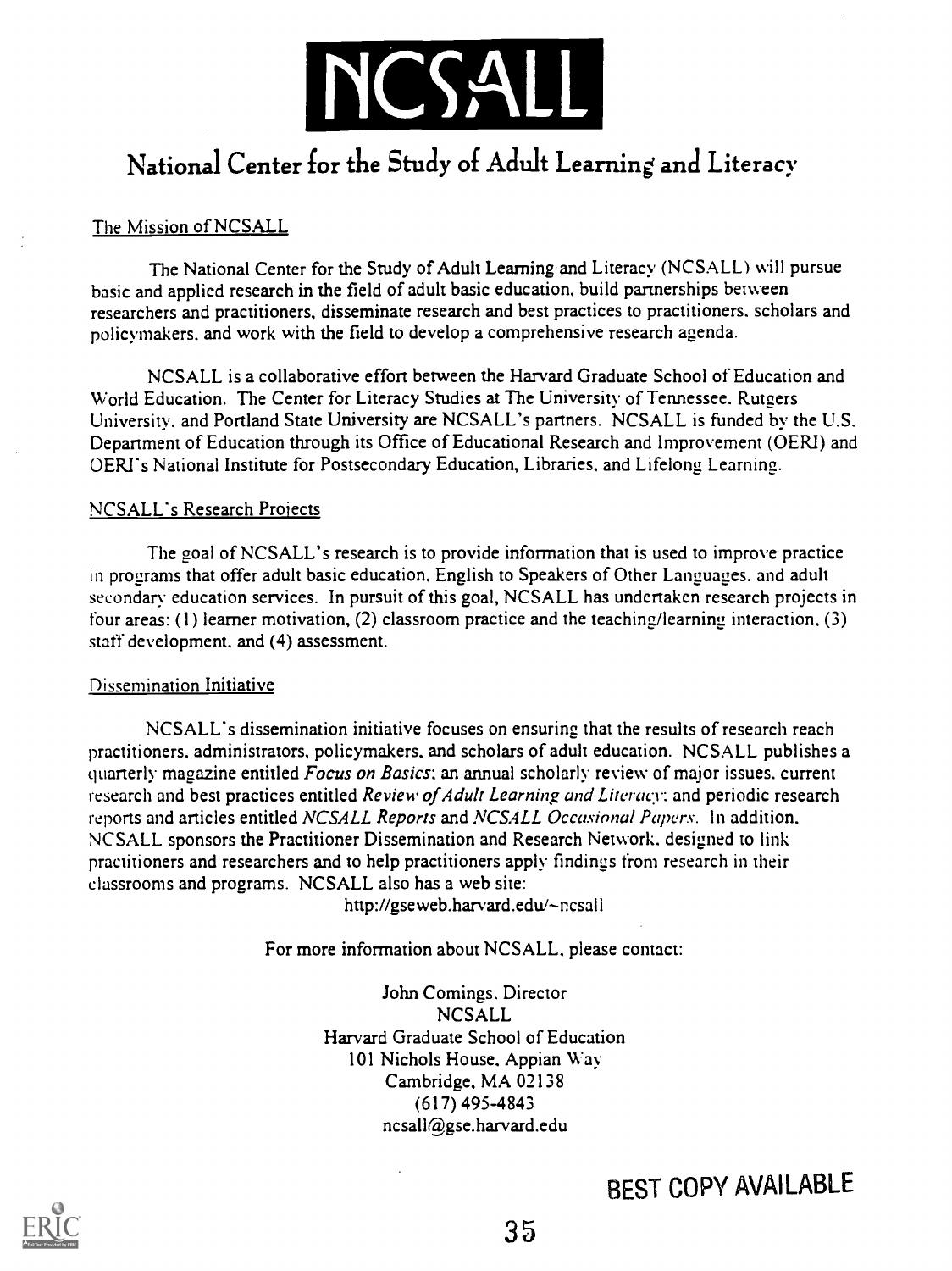# NCSALL Publications List

# NCSALL Reports

Reports are NCSALL articles and research findings. The following Reports are available:

- Reports #1: Merrifield, J. (1998). Contested Ground: Performance and Accountability in Adult Education. \$10
- Reports #2: Purcell-Gates, V., Degener, S., & Jacobson, E. (1998). Adult Literacy Program Practice: A Typology Across Dimensions of Life-
- Contextualized/Decontextualized and Dialogic/Monologic. \$5 Reports #4: Bingman, B., Smith, C., & Stewart, K. (1998). Practitioners Speak:
- Contributing to a Research Agenda for Adult Basic Education. \$5 Reports #5: Rudd, R., Zacharia, C., & Daube, K. (1998). Integrating Health and Literacy: Adult Educators' Experiences. \$5
- Reports #6: Beder, H. (1999). The Outcomes and Impacts of Adult Literacy Education in the United States. \$10
- Reports #6A: Medina, P. (1999). The Outcomes and Impacts of Adult Literacy Education in the United States-Appendix A: Abstracts of Studies Reviewed.  $$5$
- Reports #8. Rudd, R., & Moeykens, B. Adult Educators' Perceptions of Health Issues and Topics in Adult Basic Education Programs. \$5
- Reports #9: Rudd, R., Zahner, L., & Banh, M. (1999). Findings from a National Survey of State Directors of Adult Education. \$5
- Reports #10: D'Amico, D., Levenson, A., & White, C. (1999). The Impact of Welfare Reform on Adult Literacy Education: Conference Papers and Themes from Small Group Sessions. \$5
- Reports #11: Bingman, B., Ebert, O., & Smith, M. (1999). Changes in Learners' Lives One Year After Enrollment in Literacy Programs: An Analysis from the Longitudinal Study of Adult Literacy Participants in Tennessee. \$5
- Reports #12: Comings, J., Parrella, A., & Soricone, L. (1999). Persistence among Adult Basic Education Students in Pre-GED Classes. \$10
- Reports #13: Bingman, B. & Ebert, 0. (2000). "I've Come A Long Way": Learner-Identified Outcomes of Participation in Adult Literacy Programs. \$10
- Reports #14: Rudd, R., Colton, T. & Schacht, R. (2000). An Overview of Medical and Public Health Literature Addressing Literacy Issues: An Annotated Bibliography. \$10 Reports #15: Tyler, J., Murnane, R. & Willett, J. (2000). Cognitive Skills Matter in the Labor Market, Even for School Dropouts. \$5.

# NCSALL Occasional Papers

The following Occasional Papers are available:

- Bingman B., with Ebert, 0. & Bell, B. (2000). Outcomes of Participation in Adult Basic Education: The Importance of Learners' Perspectives. \$5
- Strucker, J., with Davidson, R. & Hilferty A. (2000). How the ARCS Was Done. \$5
	- Wilson, B, & Corbett D. (2000). NCSALL Interim Evaluation Report #2: The Prospects for Disseminating Research to a Hungry Field. \$5
- Garner, B. (2000). Evaluation of the Impact of Focus on Basics on its Readers. \$5

# Focus on Basics

Focus on Basics is our quarterly publication that is designed to connect research with practice. Each issue presents several articles based on a particular and important theme or topic in the field (e.g., Reading, Motivation, Standards-Based Education, Writing). The writers and the editorial board members for each issue represent the geographic, programmatic, and ethnic diversity in the field. A one-year subscription is \$8. To order your subscription please see the following order page.



36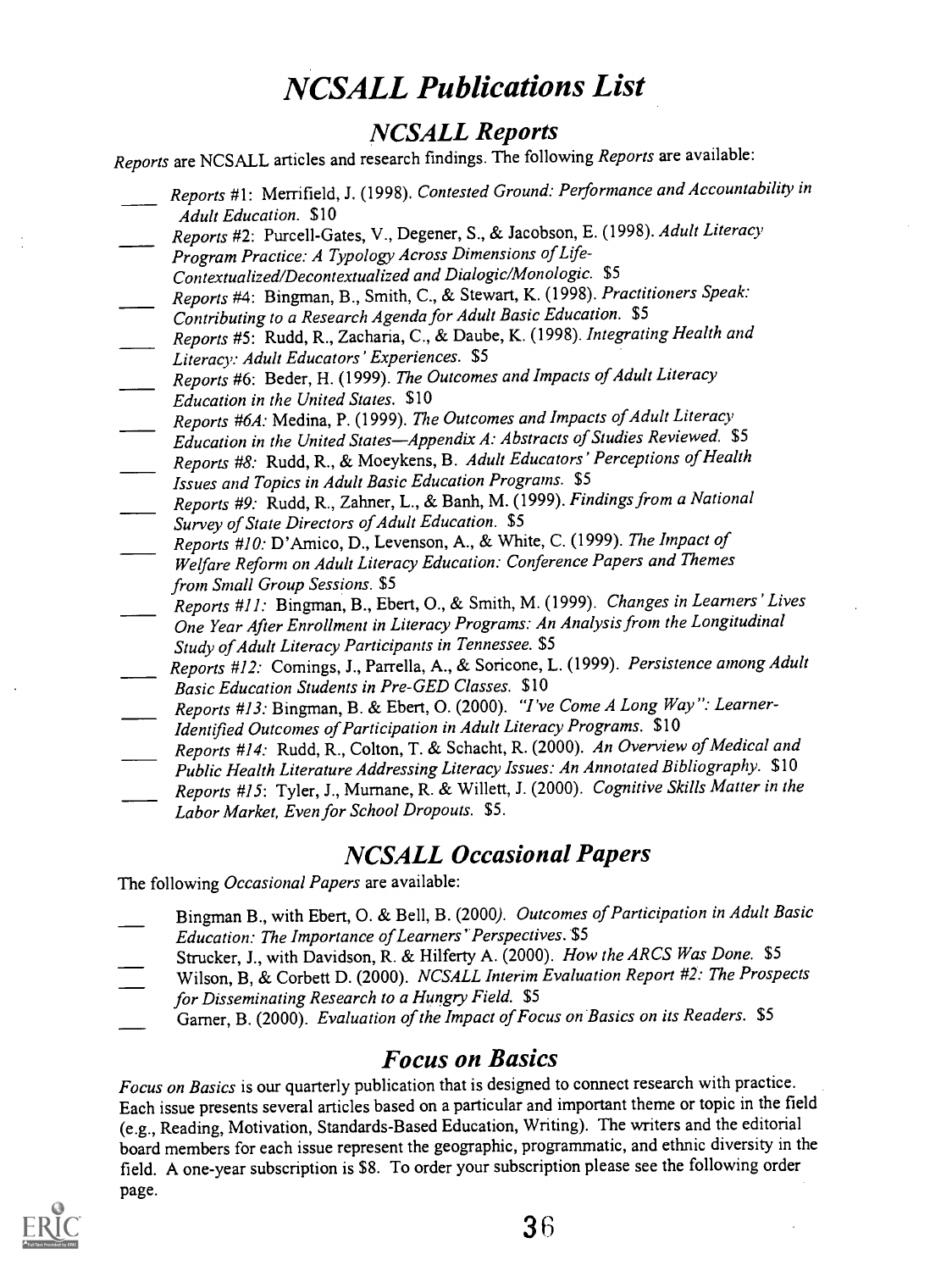# Ordering NCSALL Publications

To order NCSALL publications, you can use this order form or you can order Reports, Occasional Papers or Focus on Basics (subscriptions or individual back issues) online by going to NCSALL's website: http://gseweb.harvard.edu/~ncsall

To order publications using this form please indicate the quantity you would like to receive in the blanks provided on the reverse side of this form. Enter your shipping information in the box below and send this entire form, along with a check or purchase order made out to World Education, to: NCSALL/World Education, Attn: Sam Gordenstein, 44 Farnsworth Street, Boston, MA 02210-1211.

| Ship to:               |                                                                                                                                                                                                                                                                                                                                                                    |
|------------------------|--------------------------------------------------------------------------------------------------------------------------------------------------------------------------------------------------------------------------------------------------------------------------------------------------------------------------------------------------------------------|
|                        |                                                                                                                                                                                                                                                                                                                                                                    |
|                        |                                                                                                                                                                                                                                                                                                                                                                    |
|                        |                                                                                                                                                                                                                                                                                                                                                                    |
|                        |                                                                                                                                                                                                                                                                                                                                                                    |
|                        | State $\frac{1}{\sqrt{2}}$ $\frac{1}{\sqrt{2}}$ $\frac{1}{\sqrt{2}}$ $\frac{1}{\sqrt{2}}$ $\frac{1}{\sqrt{2}}$ $\frac{1}{\sqrt{2}}$ $\frac{1}{\sqrt{2}}$ $\frac{1}{\sqrt{2}}$ $\frac{1}{\sqrt{2}}$ $\frac{1}{\sqrt{2}}$ $\frac{1}{\sqrt{2}}$ $\frac{1}{\sqrt{2}}$ $\frac{1}{\sqrt{2}}$ $\frac{1}{\sqrt{2}}$ $\frac{1}{\sqrt{2}}$ $\frac{1}{\sqrt{2}}$ $\frac{1}{\$ |
| Phone: $\qquad \qquad$ |                                                                                                                                                                                                                                                                                                                                                                    |

Subscriptions to Focus on Basics are also available. The price for a subscription is \$8.00 per year (for four issues). Discounts are available on bulk subscriptions (see rates listed below). To subscribe, please select one of the following options:

Single order, one year subscription-\$8: I would like to subscribe to Focus on Basics for one year. I have enclosed a check for \$8 made out to World Education.

Single order, multiple year subscription—\$8 per year: I would like to subscribe to  $\sqrt{Focks}$  on Basics for  $\frac{1}{\sqrt{Focks}}$  years. I have enclosed a check or purchase order for  $\frac{1}{\sqrt{Focks}}$  made out to World Education.

Bulk subscription (ten or more subscriptions)—one year, \$6 per subscription: I would like to order  $\frac{1}{\sqrt{2}}$  subscriptions to *Focus on Basics* for one year. I have enclosed a check or purchase order for \$ \_\_\_\_\_\_ made out to World Education.

Bulk subscription (ten or more subscriptions)—multiple years, \$6 per  $\overline{year/per}$  subscription: I would like to order subscriptions to *Focus on Basics* for  $\overline{\phantom{xxxxx}}$ years. I have enclosed a check or purchase order for \$\_\_\_\_ made out to World Education.

The National Center for the Study of Adult Learning and Literacy (NCSALL) is a collaborative effort between the Harvard Graduate School of Education and World Education. The Center for Literacy Studies at The University of Tennessee, Rutgers University, and Portland State University are NCSALL's partners. NCSALL is funded by the U.S. Department of Education through its Office of Educational Research and Improvement (OERI) and OERI's National Institute for Postsecondary Education, Libraries, and Lifelong Learning. (99)

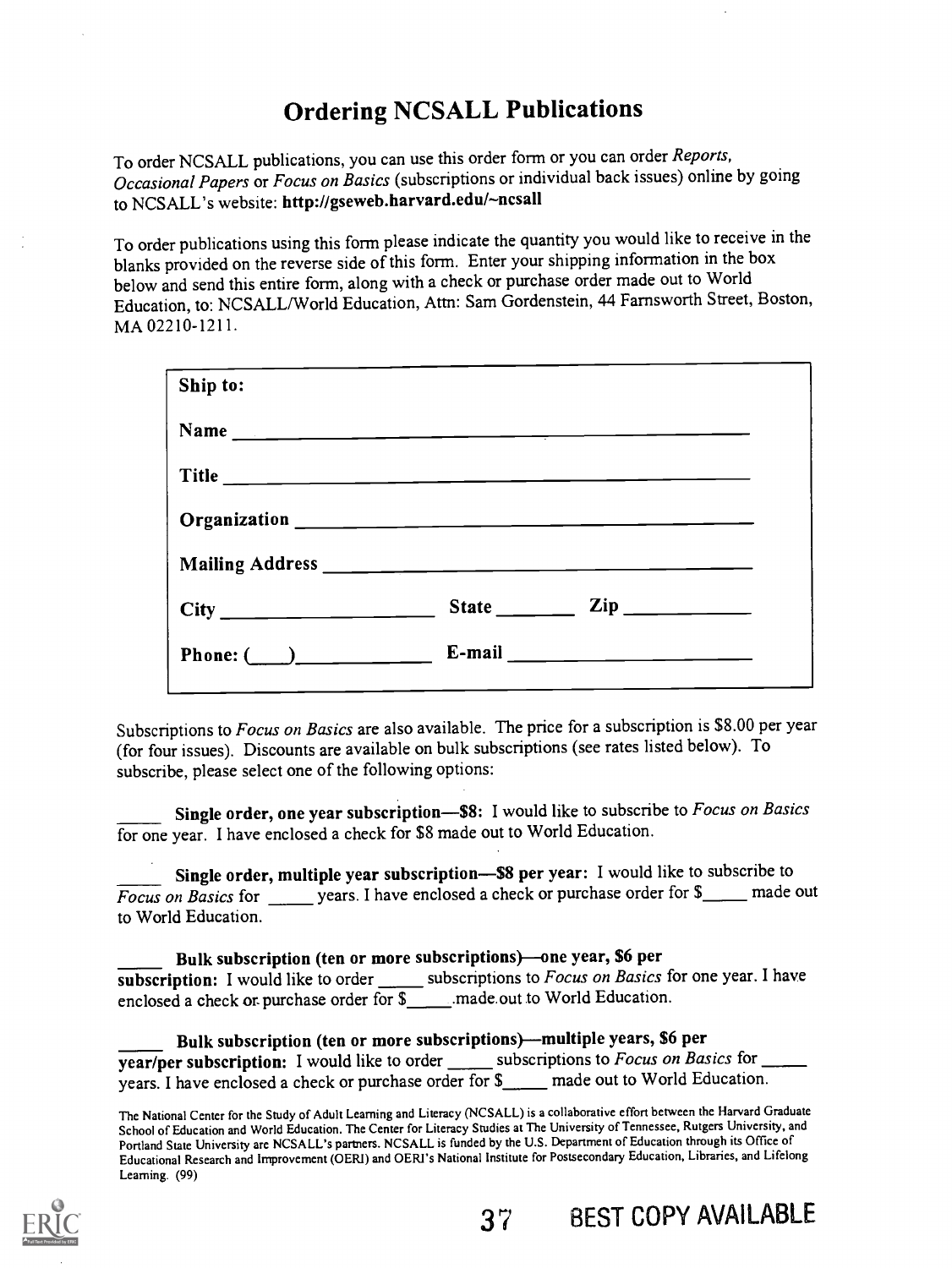

National Center for the Study of Adult Learning and Literacy



 $\mathcal{A}$ 

38

 $\mathbf i$